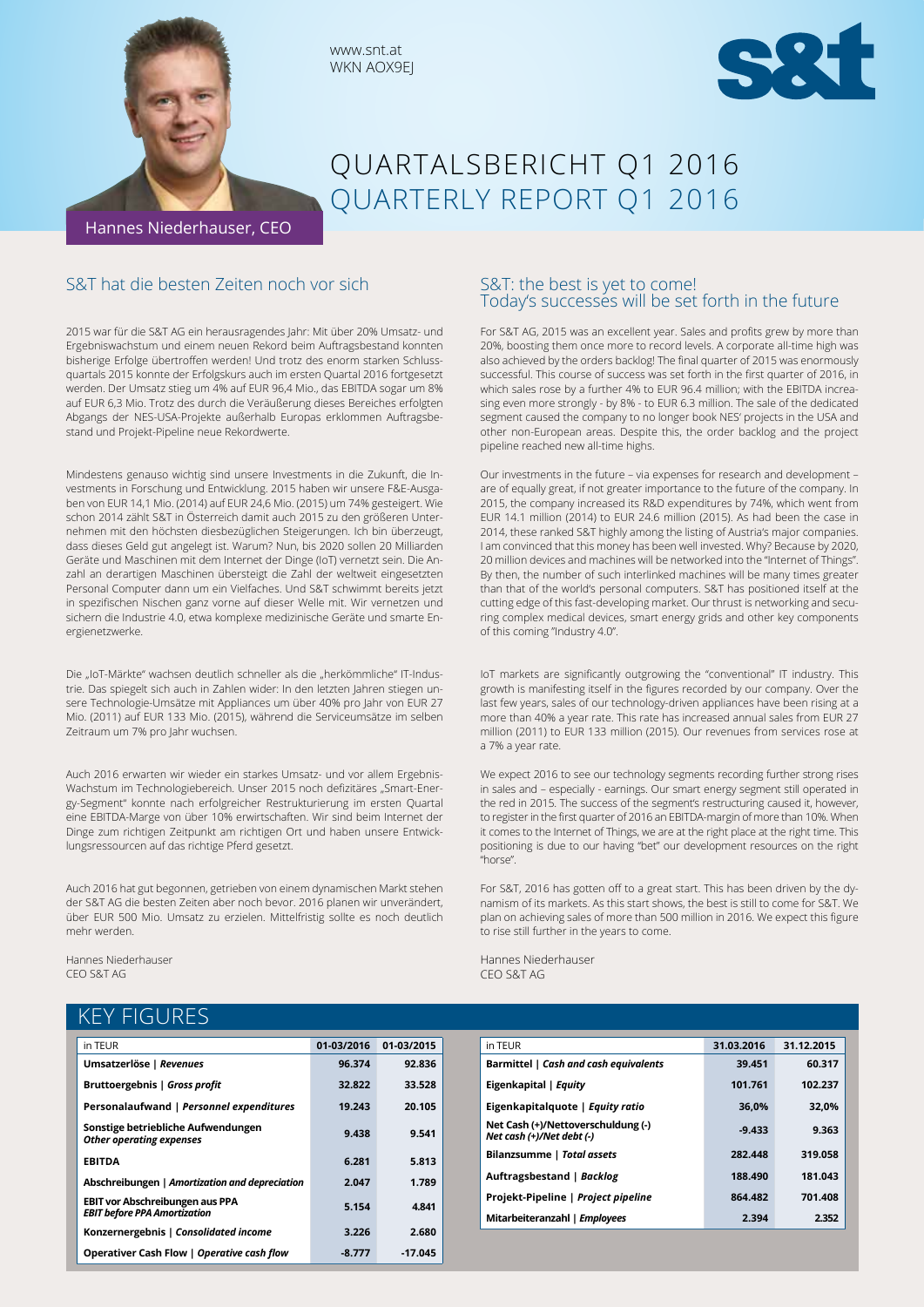### S&T AG schließt das erste Quartal 2016 mit weiterem Umsatz- und Ergebniswachstum ab

Im ersten Quartal des Geschäftsjahres 2016 konnte die S&T-Gruppe sowohl den Umsatz als auch die Profitabilität gegenüber dem Vorjahresquartal neuerlich steigern. Insbesondere trug das Segment "Services EE" zu diesem Umsatzwachstum bei. Gleichzeitig konnten die wesentlichen Ergebniskennziffern weiter verbessert werden. Das EBITDA konnte um rund 8%, das Konzernergebnis um rund 20% gesteigert werden.

Der Umsatz stieg gegenüber dem Vergleichsquartal 2015 von EUR 92,8 Mio. auf EUR 96,4 Mio. – das entspricht einem Wachstum von rund 4 Prozent. Daraus wurde ein Bruttoergebnis von EUR 32,8 Mio. nach EUR 33,5 Mio. in der Vergleichsperiode 2015 erwirtschaftet, was einer Bruttomarge von 34,1% (Vj.: 36,1%) entspricht. Ausschlaggebend für diesen saisonalen Rückgang der Bruttomarge war das überproportionale Wachstum im Segment "Services EE" und der daraus resultierende, geänderte Portfolio-Mix mit einem höheren Serviceanteil. Die Appliances-Segmente zeigten sich – trotz Abgang von Umsätzen außerhalb Europas aufgrund der Dekonsolidierung der Networked Energy Services Corp. per 1. Februar 2016 – gegenüber der Vorjahresperiode stabil, bei jedoch höherer Ertragskraft.

Trotz einer leicht gesunkenen Bruttomarge konnte das EBITDA aufgrund eines Rückganges bei den Personalkosten und leicht höherer übriger Erträge auf EUR 6,3 Mio. (Vj.: EUR 5,8 Mio.) gesteigert werden. Dies führte insgesamt zu einem Konzernergebnis von EUR 3,2 Mio. (Vj.: EUR 2,7 Mio.). Der Gewinn je Aktie blieb damit trotz der gegenüber dem Vorjahr leicht erhöhten Aktienanzahl stabil bei 6 Cent (Vj.: 6 Cent).

## S&T AG in the first quarter of 2016: further rises in sales and earnings

The S&T Group was able to further increase in the first quarter of 2016 its sales and profitability on a y-on-y basis. Driver of these rises was especially the Services EE segment. These rises were accompanied by the further improvement of all key indicators of results. EBIT-DA was boosted by some 8%, consolidated income by some 20%.

In comparison to the first quarter of 2015, sales rose from EUR 92.8 million to EUR 96.4 million. This corresponds to a growth of 4%. This caused the achievement of gross profits of EUR 32.8 million, as compared to EUR 33.5 million in the period of comparison in 2015, yielding a gross margin of 34.1% (PY: 36.1%). This seasonal drop of the gross margin is attributable to the exceptional growth turned in by the Services EE segment and to the ensuing alteration in the mix of offerings in the portfolio, which now features a greater share of services. Notwithstanding the loss of sales outside Europe resulting from the deconsolidation of Networked Energy Services Corporation as of February 1, 2016, the Appliances segments evinced great stability when compared to the previous year, with 2016 however showing a higher profitability.

The slight decline in gross margins was more than offset by the fall in personnel expenditures and by the increase in other earnings. This caused the EBITDA to increase to EUR 6.3 million (PY: EUR 5.8 million). This yielded consolidated income of EUR 3.2 million (PY: EUR 2.7 million). Overcoming the slight rise in company shares, earnings per share thus remained at 6 cents (PY: 6 cents).

The segments developed as followed:

| 01-03/2016                                                                     | <b>Services</b><br><b>DACH</b> | <b>Services</b><br>EE. | <b>Appliances</b><br><b>Security</b> | <b>Appliances</b><br><b>Smart Energy</b> | Gesamt<br><b>Total</b> |
|--------------------------------------------------------------------------------|--------------------------------|------------------------|--------------------------------------|------------------------------------------|------------------------|
| Umsatzerlöse   Revenues                                                        | 19.090                         | 50.943                 | 16.320                               | 10.022                                   | 96.374                 |
| Bruttoergebnis   Gross profit                                                  | 4.590                          | 15.651                 | 9.478                                | 3.103                                    | 32.822                 |
| EBITDA                                                                         | 1.145                          | .441                   | 2.357                                | 1.338                                    | 6.281                  |
| Periodenergebnis   Result for the period                                       | 146                            | 581                    | 1.613                                | 886                                      | 3.226                  |
|                                                                                |                                |                        |                                      |                                          |                        |
| 01-03/2015                                                                     | <b>Services</b><br><b>DACH</b> | <b>Services</b><br>EE. | <b>Appliances</b><br>Security        | <b>Appliances</b><br><b>Smart Energy</b> | Gesamt<br><b>Total</b> |
| Umsatzerlöse   Revenues                                                        | 19.774                         | 45.504                 | 17.562                               | 9.996                                    | 92.836                 |
| Bruttoergebnis   Gross profit                                                  | 4.615                          | 15.530                 | 9.957                                | 3.427                                    | 33.528                 |
| EBITDA                                                                         | 1.096                          | 1.256                  | 3.631                                | $-171$                                   | 5.813                  |
| Anteil am Ergebnis assoziierter Unternehmen   Result from associated companies | $\overline{0}$                 |                        | $\Omega$                             | $-489$                                   | $-489$                 |

Zur Entwicklung der einzelnen Segmente:

Die Umsätze im Segment "Services DACH" reduzierten sich von EUR 19,8 Mio. im ersten Quartal 2015 auf EUR 19,1 Mio. im aktuellen Geschäftsjahr. Dies ist auf den Rückzug aus dem Geschäft mit umsatzträchtigen aber gleichzeitig margenschwachen Hardwareprodukten zurückzuführen. Die Bruttomarge hingegen konnte wiederum leicht gesteigert werden und erreichte nach 23,3% im Vorjahr im ersten Quartal des Geschäftsjahres 2016 24,0%. Diese Entwicklung schlug sich dank weiterer Effizienzsteigerungen auch im EBITDA des Segmentes nieder, das sich von EUR 1,1 Mio. auf EUR 1,2 Mio. erhöhte. Insgesamt sank das Periodenergebnis dieses Segmentes auf Grund erhöhter, nicht cash-wirksamer Abschreibungen und der Finanzierungskosten leicht, so dass "Services DACH" EUR 0,1 Mio. zum Konzernergebnis beitrug (Vj.: EUR 0,2 Mio.).

Im Segment "Services EE" konnten die Umsätze gegenüber dem Vergleichsquartal 2015 um mehr als 10% gesteigert werden. Der UmThe sales earned by the Services Germany, Austria and Switzerland segment fell from EUR 19.8 million in the first quarter of 2015 to EUR 19.1 million in the current financial year. This is ascribable to the withdrawal from the business of providing large-sales, lowmargin hardware. The segment's gross margin, in a countervailing move, rose from the first quarter of 2015's 23.3% to 2016's 24.0%. This increase was due to the Services Germany, Austria and Switzerland segment's increase in efficiency. It also manifested itself in the segment's EBITDA, which increased from EUR 1.1 million to EUR 1,2 million. All told, the segment's results for the period declined slightly. This was due to an increase in non-cash flow impacting depreciations and in costs of financing. This caused the Services Germany, Austria and Switzerland segment to contribute EUR 0.1 million to consolidated income (PY: EUR 0.2 million).

The Services EE segment managed to increase its sales – as compared to the first quarter of 2015 – by more than 10%. Sales rose EUR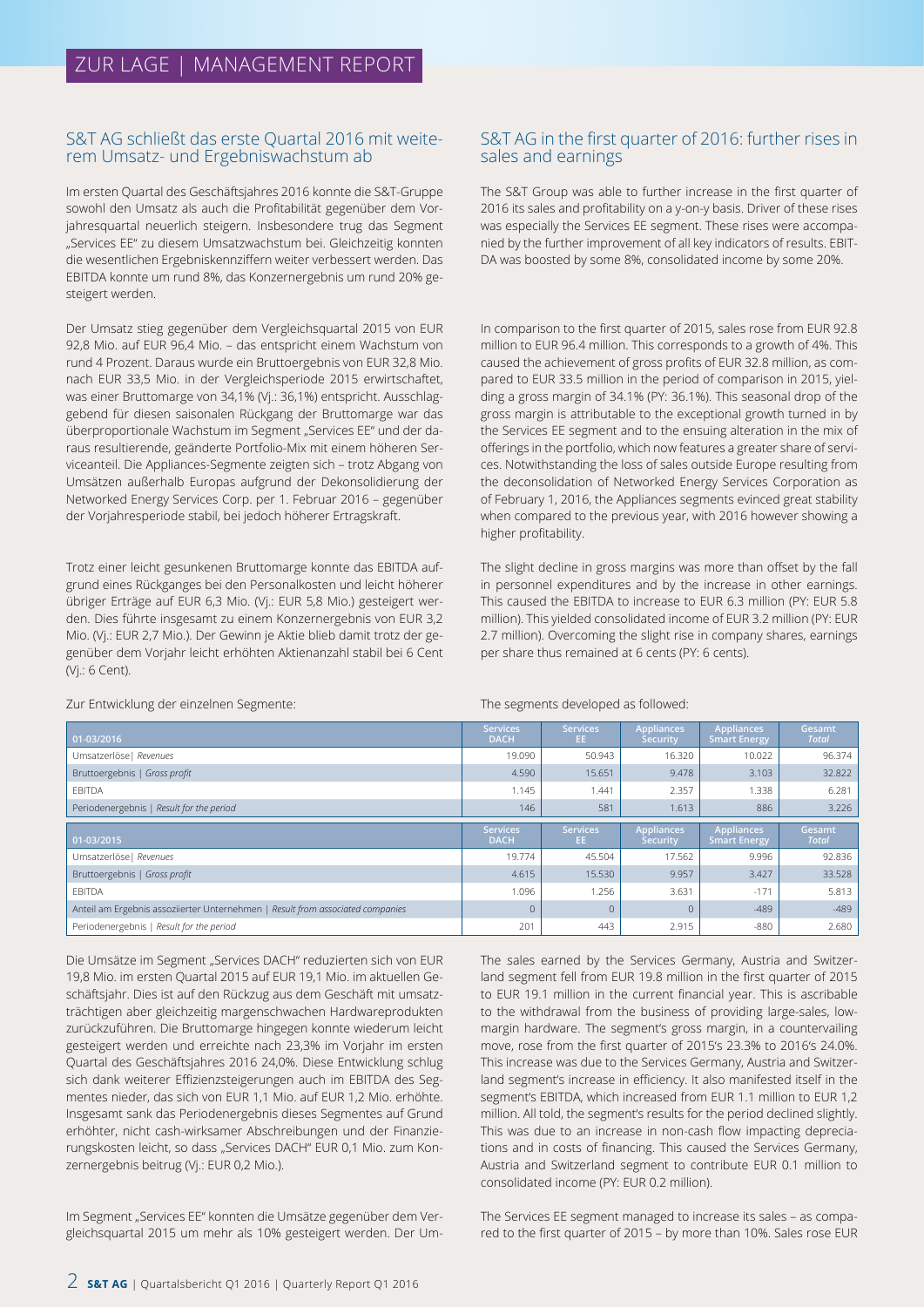satz erhöhte sich um ca. EUR 5,4 Mio. auf EUR 50,9 Mio. (Vj.: EUR 45,5 Mio.). Das Segmentergebnis stieg gegenüber dem Vorjahr von EUR 0,4 Mio. auf EUR 0,6 Mio. Für das Gesamtjahr geht das Management in diesem Segment von weiterem Umsatzwachstum sowie einer deutlichen Steigerung der Profitabilität aus.

Das Segment "Appliances Security" blieb umsatzseitig leicht hinter dem ersten Quartal des Vorjahres zurück (Q1 2015.: EUR 17,6 Mio. vs. Q1 2016: EUR 16,3 Mio.). Durch die gesunkene Bruttomarge und erhöhte Abschreibungen, insb. aus Kaufpreisallokationen, verringerte sich das Periodenergebnis im ersten Quartal 2016 auf EUR 1,6 Mio. (Vj.: EUR 2,9 Mio.). Für das Gesamtjahr 2016 geht das Management auf Grund des vorliegenden Auftragsbestandes sowie der letzten Forecasts von einem Ergebnis über jenem des Geschäftsjahres 2015 aus.

Beim Segment "Appliances Smart Energy" blieb der Umsatz im ersten Quartal 2016 trotz des Abganges der Umsätze außerhalb der DACH-Region bzw. Osteuropa durch die Dekonsolidierung der Networked Energy Services Corp. konstant. Das Segmentergebnis konnte durch die sehr erfreuliche Entwicklung in Russland sowie durch die mit dem Verkauf der Networked Energy Services Corp. eingeleitete Fokussierung auf europäische Märkte von minus EUR 0,9 Mio. auf plus EUR 0,9 Mio. gesteigert werden. Wie prognostiziert ist mit dem nunmehr positivem Ergebnis der "Turnaround" gelungen - für das Gesamtjahr geht das Management von einem deutlichen positiven Ergebnisbeitrag des Segmentes "Appliances Smart Energy" zum Konzernergebnis aus.

## Solide Vermögenslage, saisonal schwächerer operativer Cashflow

Die Vermögens- und Liquiditätslage des Eröffnungsquartals 2016 spiegelt, wie auch im ersten Quartal 2015, saisonale Effekte wider: Das Eigenkapital blieb mit EUR 101,8 Mio. nahezu unverändert gegenüber dem 31.12.2015 (EUR 102,2 Mio.), jedoch erhöhte sich die Eigenkapitalquote von 32,0% zum Jahresende 2015 auf 36,0% zum 31.03.2016. Die Barmittel betrugen EUR 39,5 Mio. (31.12.2015: EUR 60,3 Mio.), während sich die Finanzierungsverbindlichkeiten auf EUR 48,9 Mio. (31.12.2015: 51,0 Mio.) beliefen. Erwartungsgemäß zeigte sich der operative Cashflow im ersten Quartal aufgrund saisonaler Effekte mit EUR -8,8 Mio. schwach, konnte gegenüber dem Vorjahr (EUR -17,0 Mio.) jedoch deutlich verbessert werden. Der Personalstand lag bei 2.394 Mitarbeitern nach 2.293 Mitarbeitern zum 31.3.2015 bzw. 2.352 Mitarbeitern zum 31.12.2015.

## Chancen und Risiken

Die Positionierung der S&T-Gruppe als Systemhaus mit Fokus auf die Entwicklung eigener Technologien und Präsenz in den Märkten DACH (Deutschland, Österreich, Schweiz), Osteuropa und Russland ist unverändert aufrecht. Daher bleibt die bisherige Zielsetzung und Strategie der S&T AG profitables Wachstum!

Das strategische Ziel des Managements, die S&T AG weiter zu einem innovativen Technologieunternehmen bzw. Lösungsanbieter mit einem zunehmenden Anteil an Eigenentwicklungen zu wandeln und aufgrund dadurch steigender Wertschöpfung hohe Bruttomargen zu erzielen, wird auch 2016 konsequent weitergeführt werden. Das S&T-Management führt die Restrukturierung des Segments "Services DACH" fort, um dem kontinuierlichen Margenverfall des Hardwaregeschäftes entgegenzuwirken und die Risiken für die S&T-

5.4 million to EUR 50.9 million (PY: EUR 45.5 million). The segment's results increased from 2015's EUR 0.4 million to EUR 0.6 million. Management is forecasting that 2016 will bring this segment further rises in sales and – even stronger - profits.

The sales registered by the Appliances Security segment in the first quarter of 2015 ran slightly lower than those of the first quarter of 2015 (Q1 2015.: EUR 17.6 million vs. Q1 2016: EUR 16.3 million). The slight decline in gross margin and increase in depreciation – with the latter being particularly attributable to purchase price allocations – reduced the segment's results for the first quarter in 2016 to EUR 1.6 million (PY: EUR 2.9 million). The orders on hand and the most recent forecasts are causing management to predict that the segment will increase in 2016 as a whole its earnings over those recorded in financial year 2015.

Overcoming the loss of sales registered outside of Germany, Austria, Switzerland and Eastern Europe due to the deconsolidation of Networked Energy Services Corporation, those recorded by the Appliances Smart Energy segment in the first quarter 2016 were at the previous year's level. The highly gratifying development of business in Russia and the focus on European markets instituted by the sale of Networked Energy Services Corporation caused the segment to turn around its profitability, which went from -EUR 0.9 million to +EUR 0.9 million. As had been forecast, this turnaround will be sustained. Management is predicting that the Appliances Smart Energy segment will contribute a significantly large amount of earnings to the Group's total consolidated income.

## Solid assets, seasonal effects weaken cash flow

As had been the case in the first quarter of 2015, the company's assets and liquidity in the first quarter of 2016 manifested seasonal effects. At EUR 101.8 million, equity was virtually unchanged from that as of 31.12.2015 (EUR 102.2 million). In a countervailing move, the equity rate increased from 32.0% as of the end of 2015 to 36.0% as of March 31, 2016. Cash came to EUR 39.5 million (31.12.2015: EUR 60.3 million). Financial liabilities amounted to EUR 48.9 million (31.12.2015: EUR 51.0 million). As had been expected, seasonal effects caused operative cash flow to weaken to EUR -8.8 million. This represented, however, a strong improvement over the quarter in the previous year's EUR -17.0 million. The Group's workforce came to 2,394 people. This compared to 2,293 employees as of 31.3.2015, and to 2,352 employees as of 31.12.2015.

## Opportunities and risks

S&T provides IT systems. They feature proprietary technologies, and are primarily marketed in Germany, Austria, Switzerland and Eastern Europe, with this including Russia. The Group is maintaining its positioning, as it enables the achievement of its objectives of achieving profitable growth!

S&T AG's management has formulated and is now implementing its strategy for the attainment of this objective. This strategy foresees the Group proceeding on its path of becoming an innovative high-tech whose solutions incorporate an ever-increasing share of developments created by its own researchers. This in turn yields the greater value added required to boost margins. This strategy is being purposefully and efficaciously set forth in 2016. S&T's management will pursue the restructuring of the Services Germany, Austria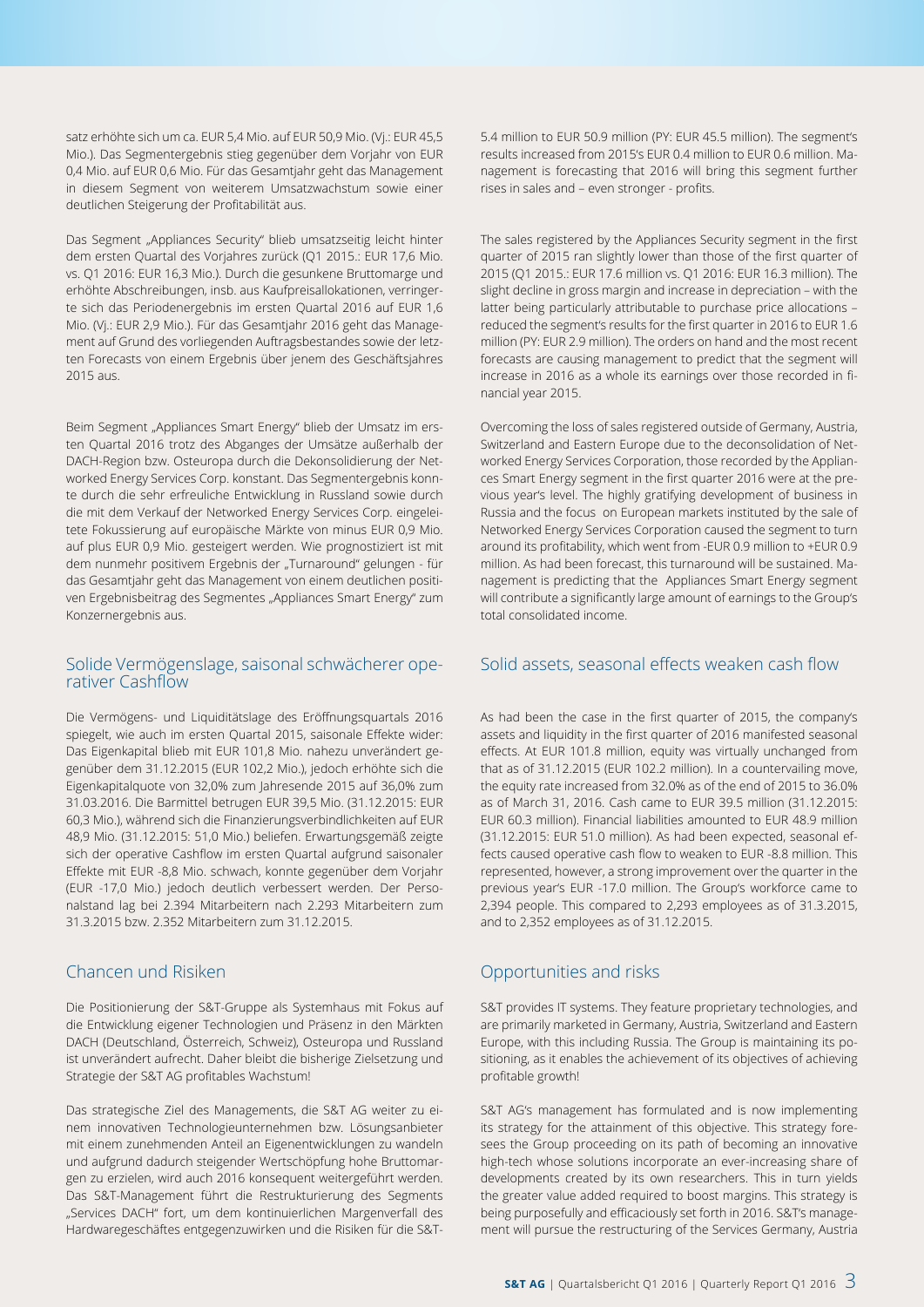## ZUR LAGE | MANAGEMENT REPORT

Gruppe aus diesem Geschäftssegment zu reduzieren. Weiters soll der Serviceanteil organisch als auch anorganisch weiter ausgebaut werden. Kleinere Akquisitionen, wie zuletzt die Amanox Solutions AG in der Schweiz oder die Assets der Herman Buchner GmbH & Co. KG, sollen diesen Wandel unterstützen und beschleunigen.

Das Segment "Appliances Smart Energy" bietet aufgrund der gesetzlichen Vorgaben und Förderungen der EU sowie der mittlerweile erfolgten Umsetzung in nationales Recht in zahlreichen Mitgliedsstaaten der EU in den nächsten Jahren großes Wachstumspotential. In diesem Bereich wird sich die S&T-Gruppe zunehmend auf die Entwicklung von Smart-Grid-Applikationen fokussieren, um die Margen und die Profitabilität auch langfristig abzusichern. Ähnliches gilt für das Segment "Appliances Security", das aufgrund der starken Wachstumsraten im Bereich des "Internet of Things" (IoT), den damit verbundenen Sicherheitsanforderungen und der zunehmenden Konvergenz mit dem Bereich "Smart Energy" ebenfalls großes Wachstumspotential bietet. In beiden Segmenten bestehen allfällige Risiken im Bereich der Produktentwicklung sowie der Marktakzeptanz neuer Produkte.

Die volkswirtschaftlichen Rahmenbedingungen für die Absatzmärkte der S&T-Gruppe zeigen ein differenziertes Bild: Während in der DACH-Region und im nördlichen Osteuropa nach aktuellen Studien ein weiterer Anstieg der Wirtschaftsleistung auf durchschnittlich 3% zu erwarten ist, entwickelt sich die Wirtschaft im südlichen Osteuropa langsamer, aber doch besser als in den Vorjahren. In Russland ist aufgrund der wirtschaftlichen und politischen Unsicherheit nach wie vor mit einem negativen Wachstum zu rechnen, letzte Studien der EU sagen erst eine Rückkehr zum Wachstum im Jahr 2017 voraus, was angesichts der aktuellen Ölpreisentwicklung mit hoher Unsicherheit behaftet ist.

and Switzerland segment, as this will counter the ongoing drop in the margins realized in the hardware business and the risks arising to the S&T Group from this segment due to it. The component of services forming part of such offerings is to be further increased. This is to occur on organic and inorganic bases. The making of such small-sized acquisitions of companies as the recent past's Amanox Solutions AG, which is based in Switzerland, and of the assets of Herman Buchner GmbH & Co. KG will facilitate and expedite this transformation.

The legal requirements placed by and the support forthcoming from the EU and the implementation of the former by a large number of the Union's member countries (completed by now) are imparting to the Appliances Smart Energy segment a huge potential for expansion. The S&T Group has sharpened its focus of development in and for this sector on the creation of smart grid applications, as this will ensure the Group's long-term securing of its margins and profitability. The same applies to the Appliances Security segment, whose great potential for growth stems from the high rates of development being registered by the Internet of Things (IoT), by the ever greater requirements on security ensuing from it, and by the strengthening of its convergence with the smart energy sector. Both segments are susceptible to the risks arising from the development of products and the market's acceptance of such.

The economies of the S&T Group's major markets are developing divergently. According to current forecasts, Germany, Austria, Switzerland and northern Eastern Europe are set to increase their growth to an average of 3%. Southeastern Europe's economy isn't quite keeping pace with that, but it is, however, performing better than it did in previous years. Russia's economic and political uncertainties are leading to forecasts of a sustaining of its recession. The EU's most recent studies predict that the country won't return to economic growth before 2017. The current level of oil prices make even this forecast a matter of guesswork.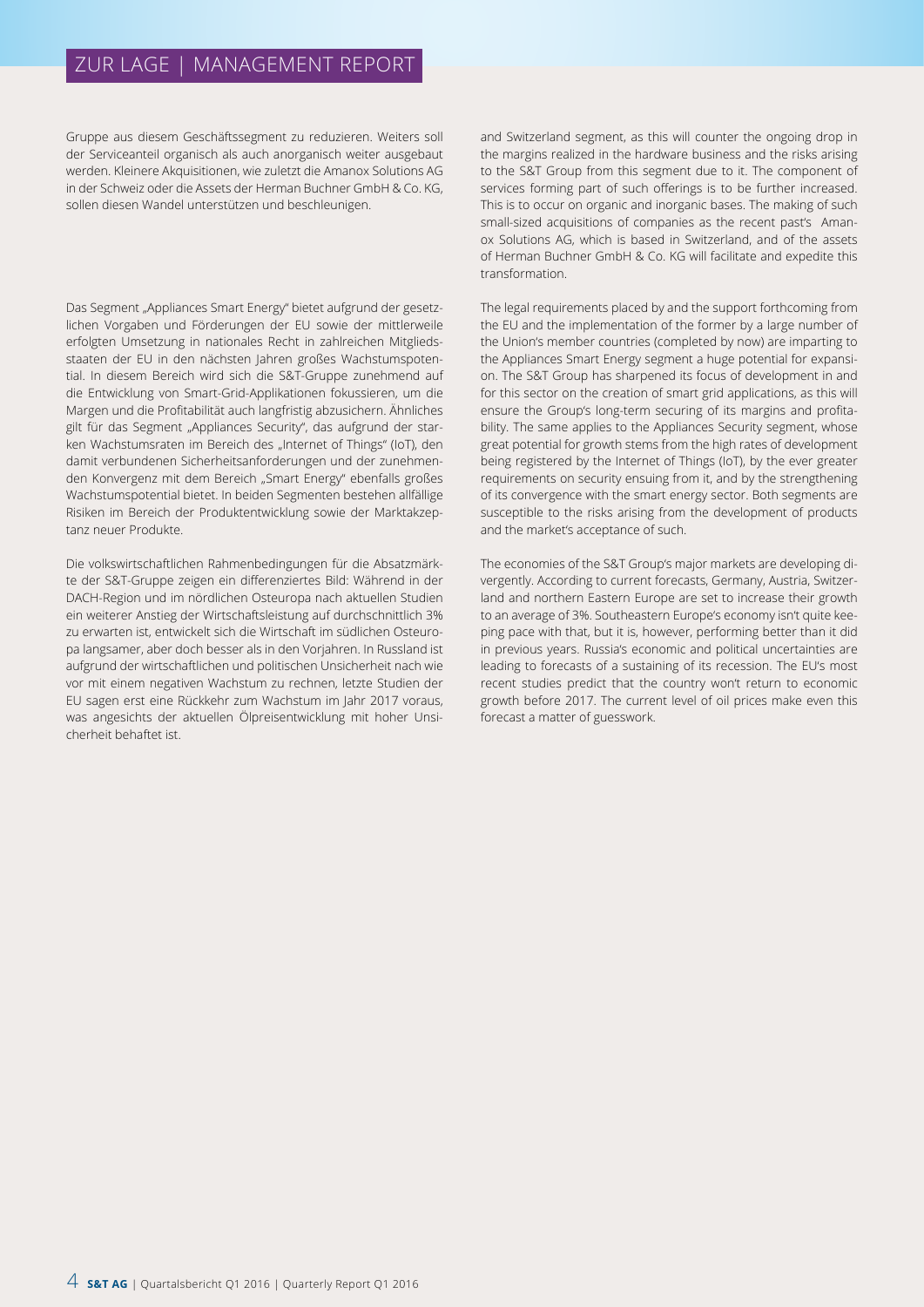| Konzern-Gewinn- und Verlustrechnung   Consolidated income statement                                                                                          | 01-03/2016<br><b>TEUR</b> | 01-03/2015<br><b>TEUR</b> |
|--------------------------------------------------------------------------------------------------------------------------------------------------------------|---------------------------|---------------------------|
| Umsatzerlöse   Revenues                                                                                                                                      | 96.374                    | 92.836                    |
| Aktivierte Entwicklungskosten   Capitalized development costs                                                                                                | 424                       | 523                       |
| Sonstige betriebliche Erträge   Other income                                                                                                                 | 1.716                     | 1.408                     |
| Aufwendungen für Material und sonstige bezogene Leistungen   Expenditures for materials and other services purchased                                         | $-63.552$                 | $-59.308$                 |
| Personalaufwand   Personnel expenditure                                                                                                                      | $-19.243$                 | $-20.105$                 |
| Abschreibungen   Depreciation and Amortization                                                                                                               | $-2.047$                  | $-1.789$                  |
| Sonstige betriebliche Aufwendungen   Other operating expenditures                                                                                            | $-9.438$                  | $-9.541$                  |
| Ergebnis aus der betrieblichen Tätigkeit   Results from business operations                                                                                  | 4.234                     | 4.024                     |
| Finanzerträge   Finance income                                                                                                                               | 82                        | 102                       |
| Finanzaufwendungen   Finance expenditures                                                                                                                    | $-773$                    | $-696$                    |
| Finanzergebnis   Financial result                                                                                                                            | $-691$                    | $-594$                    |
| Anteil am Ergebnis assoziierter Unternehmen   Result from associated companies                                                                               | $\mathbf 0$               | $-489$                    |
| Ergebnis vor Ertragssteuern   Earnings before taxes                                                                                                          | 3.543                     | 2.941                     |
| Ertragsteuern   Income taxes                                                                                                                                 | $-317$                    | $-261$                    |
| Konzernergebnis   Consolidated income                                                                                                                        | 3.226                     | 2.680                     |
| Periodenergebnis zurechenbar den Anteilsinhabern ohne beherrschenden Einfluss<br>Results from the period attributable to owners of non-controlling interests | 576                       | 127                       |
| Periodenergebnis zurechenbar den Anteilsinhabern der Muttergesellschaft<br>Results from the period attributable to owners of interests in parent company     | 2.650                     | 2.553                     |
| Ergebnis je Aktie (unverwässert)   Earnings per share (undiluted)                                                                                            | 0.06                      | 0,06                      |
| Ergebnis je Aktie (verwässert)   Earnings per share (diluted)                                                                                                | 0,06                      | 0,06                      |
| Durchschnittlich im Umlauf befindliche Aktien in Tausend (unverwässert)<br>Average number of shares in circulation thousands of shares (undiluted)           | 43.836                    | 43.271                    |
| Durchschnittlich im Umlauf befindliche Aktien in Tausend (verwässert)<br>Average number of shares in circulation thousands of shares (diluted)               | 44.873                    | 43.691                    |
| Anzahl Aktien zum Stichtag in Tausend   Number of shares as of balance sheet date (in thousands)                                                             | 43.836                    | 43.271                    |

| Konzern-Gesamtperiodenerfolgsrechnung   Statement of other comprehensive income                                                                                                                | 01-03/2016<br><b>TEUR</b> | 01-03/2015<br><b>TEUR</b> |
|------------------------------------------------------------------------------------------------------------------------------------------------------------------------------------------------|---------------------------|---------------------------|
| Konzernergebnis   Consolidated income                                                                                                                                                          | 3.226                     | 2.680                     |
| Beträge, die nicht in die Gewinn- und Verlustrechnung umgegliedert werden<br>Items that will not be reclassified to profit or loss                                                             |                           |                           |
| Neubewertungen gemäß IAS 19   Remeasurement according to IAS 19<br>Gewinne(+)/Verluste(-) aus Neubewertung   Gains(+)/losses(-) from remeasurement                                             | $\Omega$                  | $\Omega$                  |
| Beträge, die ggf. in künftigen Perioden in die Gewinn- und Verlustrechnung umgegliedert werden<br>Items that may be subsequently reclassified to profit or loss                                |                           |                           |
| Unrealisierte Gewinne/Verluste aus der Währungsumrechnung   Unrealized gains/losses from currency translation                                                                                  | 315                       | 2.267                     |
| Unrealisierte Gewinne/Verluste aus der Zeitwertbewertung von Wertpapieren zur Veräußerung verfügbar<br>Unrealized gains/losses from measurement at fair value of available for sale securities | $-4$                      | $\Omega$                  |
|                                                                                                                                                                                                | 311                       | 2.267                     |
| Sonstiges Ergebnis   Other comprehensive income                                                                                                                                                | 311                       | 2.267                     |
| Konzern-Gesamtperiodenerfolg   Total comprehensive income                                                                                                                                      | 3.537                     | 4.947                     |
| davon entfallen auf   of which attributable to                                                                                                                                                 |                           |                           |
| Anteilsinhaber ohne beherrschenden Einfluss   Owners of non-controlling interests                                                                                                              | 646                       | 801                       |
| Anteilsinhaber der Muttergesellschaft   Owners of interests in parent company                                                                                                                  | 2.891                     | 4.146                     |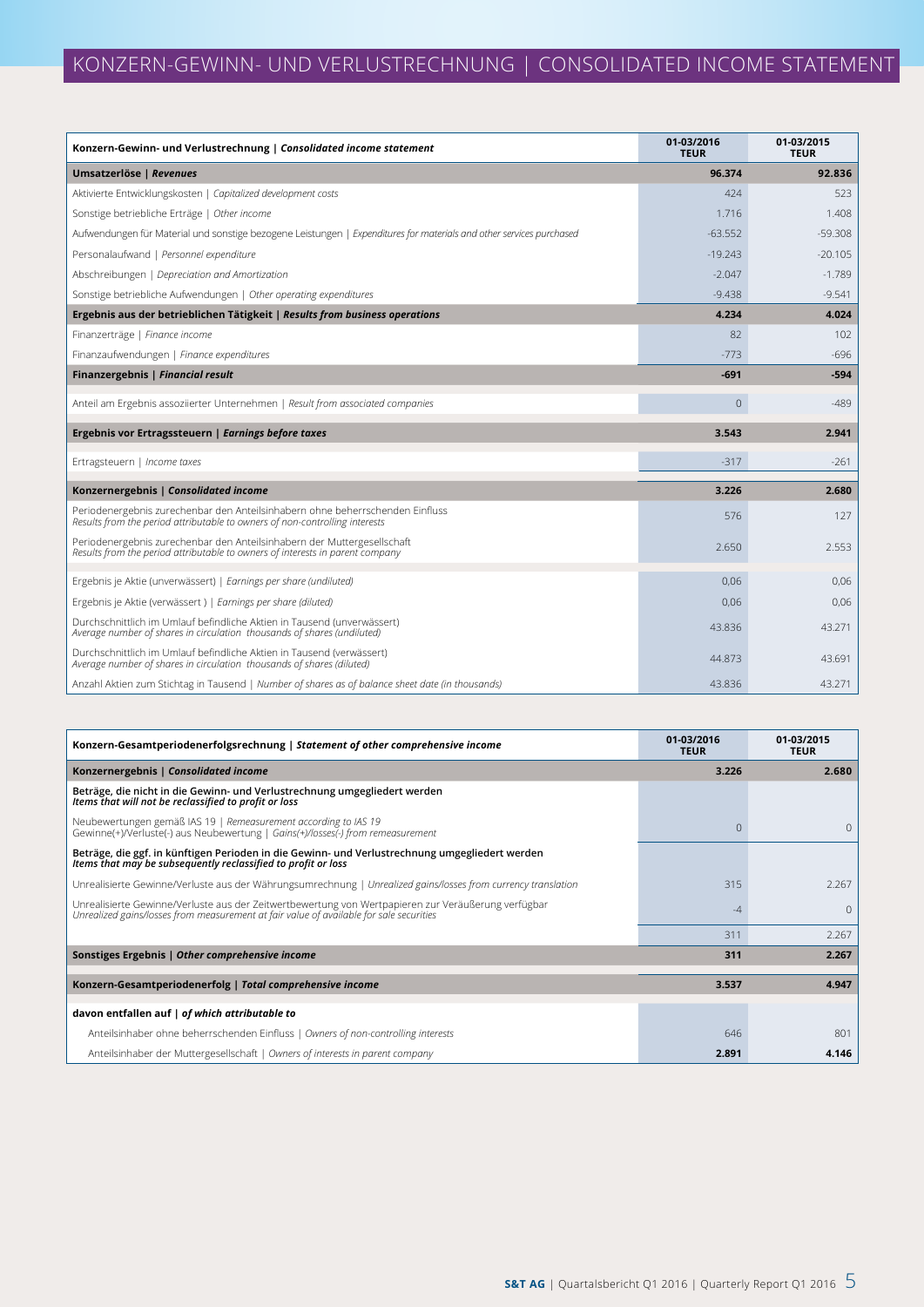| VERMÖGEN   Assets                                                      | 31.03.2016<br><b>TEUR</b> | 31.12.2015<br><b>TEUR</b> |
|------------------------------------------------------------------------|---------------------------|---------------------------|
| Langfristige Vermögenswerte   Non-current assets                       |                           |                           |
| Sachanlagen   Property, plant and equipment                            | 15.097                    | 15.154                    |
| Immaterielle Vermögenswerte   Intangible assets                        | 74.324                    | 72.773                    |
| Finanzielle Vermögenswerte   Financial assets                          | 3.971                     | 3.107                     |
| Latente Steuern   Deferred taxes                                       | 16.139                    | 15.902                    |
|                                                                        | 109.531                   | 106.936                   |
| Kurzfristige Vermögenswerte   Current assets                           |                           |                           |
| Vorräte   Inventories                                                  | 28.125                    | 28.717                    |
| Forderungen aus Lieferungen und Leistungen   Trade accounts receivable | 76.895                    | 86.432                    |
| Sonstige Forderungen und Vermögenswerte   Other receivables and assets | 28.446                    | 22.532                    |
| Liquide Mittel   Cash and cash equivalents                             | 39.451                    | 60.317                    |
| Zur Veräußerung gehaltene Vermögenswerte   Assets held for sale        | $\Omega$                  | 14.124                    |
|                                                                        | 172.917                   | 212.122                   |
| <b>SUMME VERMÖGEN   Total assets</b>                                   | 282.448                   | 319.058                   |

| <b>EIGENKAPITAL UND SCHULDEN   Equity and liabilities</b>                                                                               | 31.03.2016<br><b>TEUR</b> | 31.12.2015<br><b>TEUR</b> |
|-----------------------------------------------------------------------------------------------------------------------------------------|---------------------------|---------------------------|
| Konzerneigenkapital   Equity                                                                                                            |                           |                           |
| Gezeichnetes Kapital   Subscribed capital                                                                                               | 43.836                    | 43.836                    |
| Kapitalrücklage   Capital reserves                                                                                                      | 3.423                     | 8.117                     |
| Angesammelte Ergebnisse   Accumulated results                                                                                           | 53.611                    | 50.961                    |
| Sonstige Eigenkapitalbestandteile   Other reserves                                                                                      | $-2.867$                  | $-3.108$                  |
| Auf die Anteilsinhaber der Muttergesellschaft entfallendes Eigenkapital<br>Equity attributable to owners of interests in parent company | 98.003                    | 99.806                    |
| Anteile ohne beherrschenden Einfluss   Non-controlling interests                                                                        | 3.758                     | 2.431                     |
|                                                                                                                                         | 101.761                   | 102.237                   |
| Langfristige Schulden   Non-current liabilities                                                                                         |                           |                           |
| Langfristige finanzielle Verbindlichkeiten   Non-current financial liabilities                                                          | 27.478                    | 28.091                    |
| Sonstige langfristige Verbindlichkeiten   Other non-current liabilities                                                                 | 20.199                    | 17.871                    |
| Latente Steuern   Deferred taxes                                                                                                        | 1.418                     | 1.442                     |
| Rückstellungen   Provisions                                                                                                             | 2.635                     | 2.499                     |
|                                                                                                                                         | 51.730                    | 49.903                    |
| Kurzfristige Schulden   Current liabilities                                                                                             |                           |                           |
| Kurzfristige finanzielle Verbindlichkeiten   Current financial liabilities                                                              | 21,406                    | 22.863                    |
| Verbindlichkeiten aus Lieferungen und Leistungen   Trade accounts payable                                                               | 46.907                    | 70.094                    |
| Rückstellungen   Provisions                                                                                                             | 3.862                     | 5.950                     |
| Sonstige kurzfristige Verbindlichkeiten   Other current liabilities                                                                     | 56.782                    | 60.086                    |
| Schulden in Verbindung mit zur Veräußerung gehaltenen Vermögenswerten<br>Liabilities directly associated with assets held for sale      | $\Omega$                  | 7.925                     |
|                                                                                                                                         | 128.957                   | 166.918                   |
| SUMME EIGENKAPITAL UND SCHULDEN   Total equity and liabilities                                                                          | 282.448                   | 319.058                   |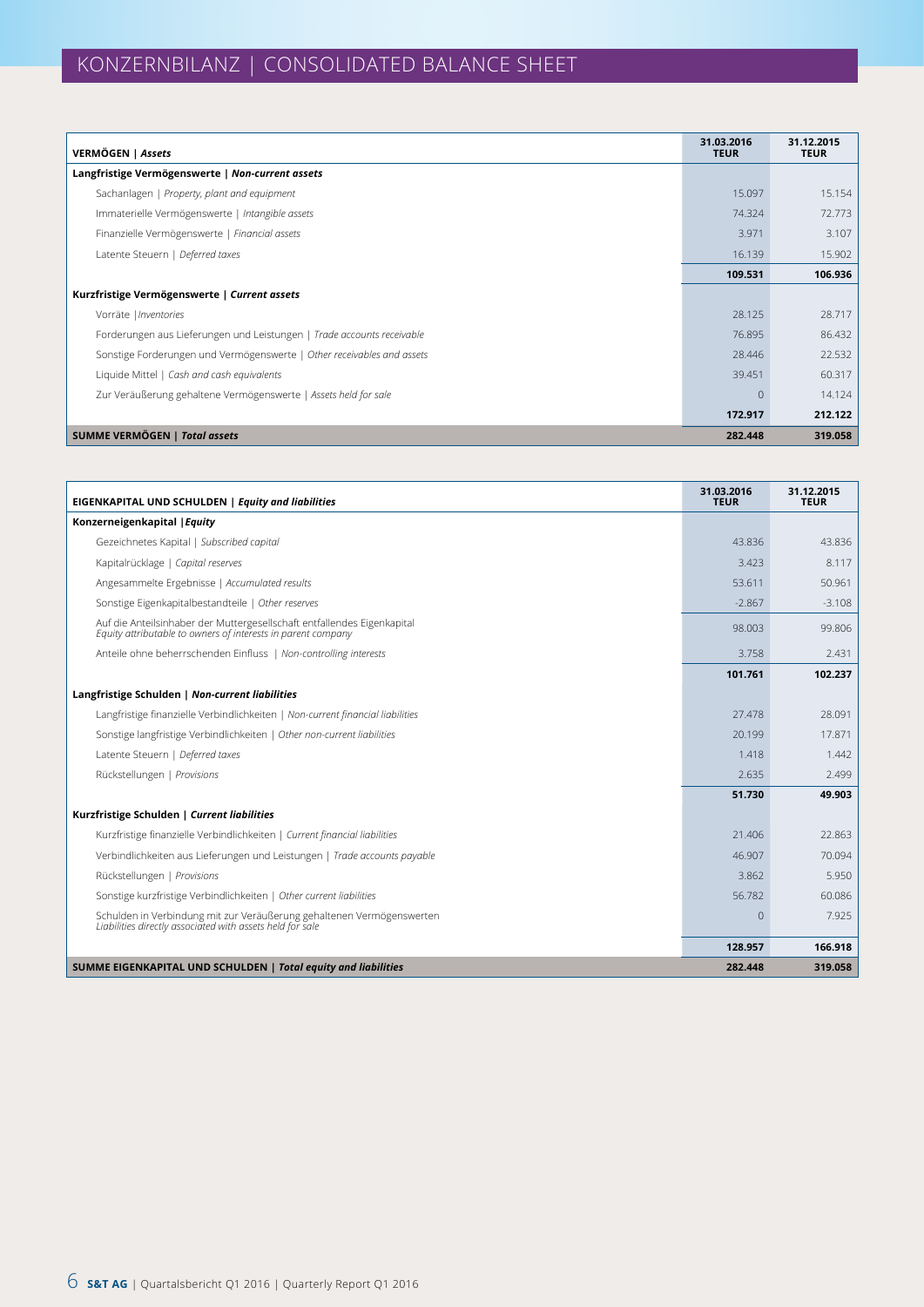# KONZERN-GELDFLUSSRECHNUNG | CONSOLIDATED CASH FLOW STATEMENT

|                                                                                                                                                                                                                                                               | 01-03/2016<br><b>TEUR</b> | 01-03/2015<br><b>TEUR</b> |
|---------------------------------------------------------------------------------------------------------------------------------------------------------------------------------------------------------------------------------------------------------------|---------------------------|---------------------------|
| Konzern-Cashflow aus betrieblicher Tätigkeit   Cash flows from operating activities                                                                                                                                                                           |                           |                           |
| Ergebnis vor Ertragssteuern   Earnings before taxes                                                                                                                                                                                                           | 3.543                     | 2.941                     |
| Abschreibungen   Depreciation and Amortization                                                                                                                                                                                                                | 2.047                     | 1.789                     |
| Zinsaufwendungen   Interest expenditures                                                                                                                                                                                                                      | 773                       | 696                       |
| Zinserträge und Erträge aus dem Abgang von Finanzanlagen<br>Interest and other income from the disposal of financial assets                                                                                                                                   | $-81$                     | $-102$                    |
| Anteil Ergebnis von assoziierten Unternehmen   Result from associated companies                                                                                                                                                                               | $\mathbf{0}$              | 489                       |
| Zunahme/Abnahme der Rückstellungen   Increase/decrease of provisions                                                                                                                                                                                          | 275                       | $-1.810$                  |
| Gewinne/Verluste aus dem Abgang von langfristigen nicht-finanziellen Vermögenswerten<br>Gains/losses from the disposal of non-current non-financial assets                                                                                                    | $-56$                     | $-85$                     |
| Veränderung von Vorräten   Changes in inventory                                                                                                                                                                                                               | 492                       | $-2.407$                  |
| Veränderung von Forderungen aus Lieferungen und Leistungen   Changes in trade accounts receivable                                                                                                                                                             | 9.263                     | 24.712                    |
| Veränderung von sonstigen Forderungen und Vermögenswerten   Changes in other receivables and assets                                                                                                                                                           | $-6.283$                  | $-3.126$                  |
| Veränderung von Verbindlichkeiten aus Lieferungen und Leistungen   Changes in trade accounts payable                                                                                                                                                          | $-14.290$                 | $-36.973$                 |
| Veränderung von sonstigen Verbindlichkeiten   Changes in other liabilities                                                                                                                                                                                    | $-1.900$                  | $-1.282$                  |
| Sonstige nicht zahlungswirksame Erträge und Aufwendungen   Other non-cash income and expenditures                                                                                                                                                             | $-862$                    | $-741$                    |
| Aus laufender Geschäftstätigkeit erwirtschaftete Zahlungsmittel   Cash and cash equivalents from operations                                                                                                                                                   | $-7.079$                  | $-15.899$                 |
| Gezahlte Ertragssteuern   Income taxes paid                                                                                                                                                                                                                   | $-1.698$                  | $-1.146$                  |
| Netto-Geldfluss aus der operativen Tätigkeit   Net cash flows from operating activities                                                                                                                                                                       | $-8.777$                  | $-17.045$                 |
| Konzern-Cashflow aus der Investitionstätigkeit   Cash flows from investing activities                                                                                                                                                                         |                           |                           |
| Erwerb von nicht-finanziellen Vermögenswerten   Purchase of non-financial assets                                                                                                                                                                              | $-1.798$                  | $-1.818$                  |
| Erlöse aus dem Verkauf von nicht finanziellen Vermögenswerten   Proceeds from sale of non-financial assets                                                                                                                                                    | 796                       | 211                       |
| Ein-/Auszahlung für Finanzinstrumente   Disposal/purchase of financial instruments                                                                                                                                                                            | $-907$                    | 15                        |
| Ein-/Auszahlungen für den Erwerb von Tochterunternehmen abzüglich übernommener Zahlungsmittel und zuzüglich<br>übernommener Kontokorrentverbindlichkeiten<br>Payments to acquire subsidiaries less cash assumed and plus current account liabilities assumed  | $-1.941$                  | 519                       |
| Einzahlungen für den Verkauf von Tochterunternehmen abzüglich abgegangener Zahlungsmittel und zuzügllich<br>abgegangener Kontokorrentverbindlichkeiten<br>Proceeds from sale of subsidiaries less cash disposed and plus current account liabilities disposed | $-2.133$                  | 0                         |
| Darlehen an assoziierte Unternehmen   Loans to associated companies                                                                                                                                                                                           | $\mathbf{0}$              | $-2.518$                  |
| Zinseinnahmen   Interest income                                                                                                                                                                                                                               | 57                        | 94                        |
| Netto-Geldfluss aus Investitionstätigkeit   Net cash flows from investing activities                                                                                                                                                                          | $-5.926$                  | $-3.497$                  |
| Konzern-Cashflow aus der Finanzierungstätigkeit   Cash flows from financing activities                                                                                                                                                                        |                           |                           |
| Aufnahme/Rückzahlung Finanzverbindlichkeiten   Increase/decrease in financial liabilities                                                                                                                                                                     | $-732$                    | 1.740                     |
| Gezahlte Zinsen   Interests paid                                                                                                                                                                                                                              | $-346$                    | $-361$                    |
| Dividenden an Anteile ohne beherrschenden Einfluss   Dividends to owners of non-controlling interests                                                                                                                                                         | $-3.276$                  | $-7$                      |
| Netto-Geldfluss aus der Finanzierungstätigkeit   Net cash flows from financing activities                                                                                                                                                                     | $-4.354$                  | 1.372                     |
| Wechselkursveränderungen   Changes in exchange rates                                                                                                                                                                                                          | $-17$                     | 1.650                     |
| Veränderung des Finanzmittelbestandes   Changes in cash and cash equivalents                                                                                                                                                                                  | $-19.074$                 | $-17.520$                 |
| Finanzmittelbestand zu Beginn des Geschäftsjahres   Financial funds as of the beginning of the financial year                                                                                                                                                 | 44.267                    | 27.492                    |
| Finanzmittelbestand am Ende des Geschäftsjahres<br>Financial funds as of the end of the financial year                                                                                                                                                        | 25.193                    | 9.972                     |
| Kontokorrentverbindlichkeiten   Overdrafts                                                                                                                                                                                                                    | 13.916                    | 16.525                    |
| Guthaben bei Kreditinstituten mit Verfügungsbeschränkung   Restricted-disposition credit balances at banks                                                                                                                                                    | 342                       | 302                       |
| Liquide Mittel gesamt   Total cash and cash equivalents                                                                                                                                                                                                       | 39.451                    | 26.799                    |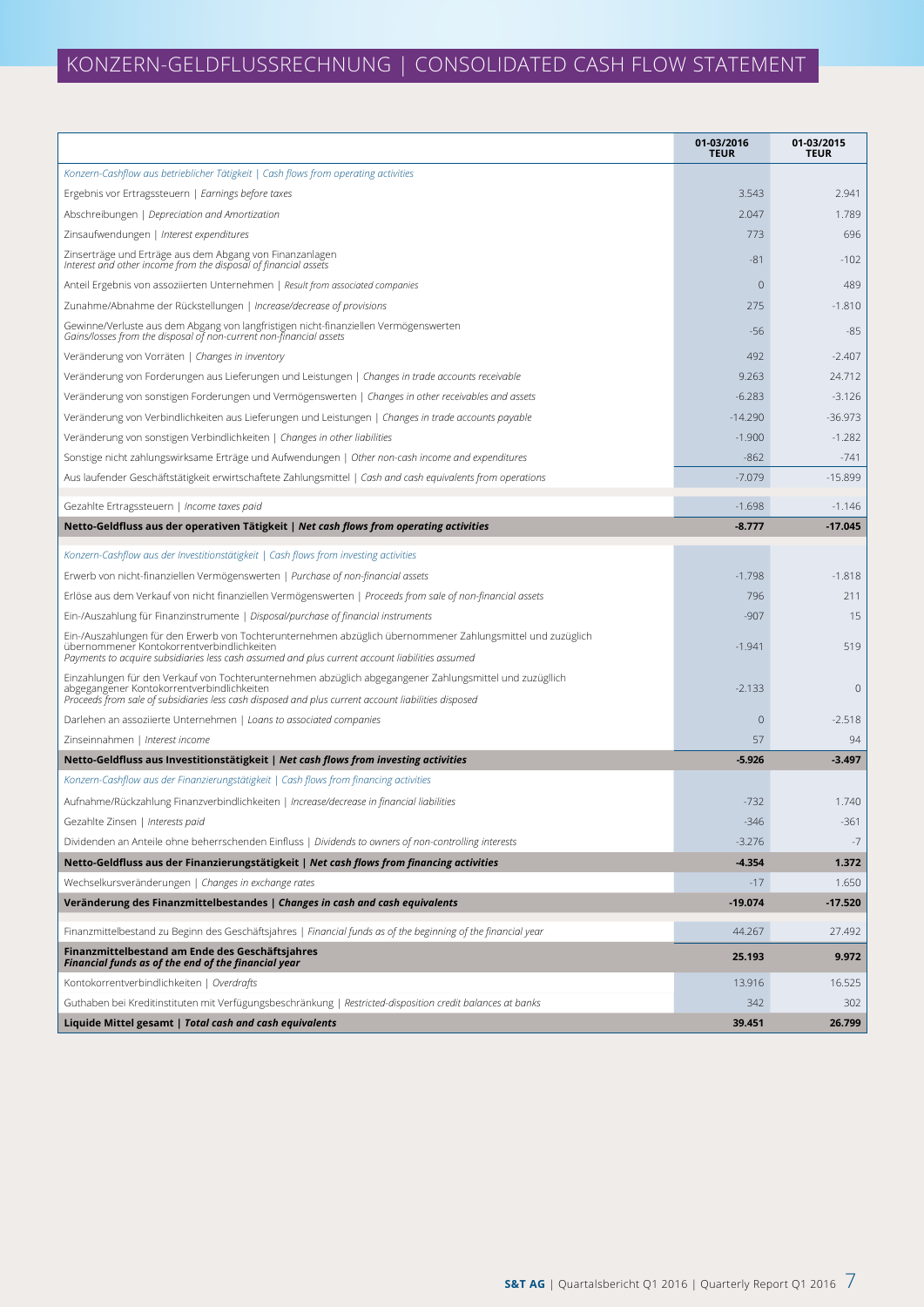|                                                                                                  |                         | Auf die Anteilsinhaber der Muttergesellschaft entfallendes Eigenkapital<br>Equity attributable to owners of interests in parent company |                            |                                           |              | Anteile ohne<br>beherrschenden<br><b>Einfluss</b> | Eigenkapital |
|--------------------------------------------------------------------------------------------------|-------------------------|-----------------------------------------------------------------------------------------------------------------------------------------|----------------------------|-------------------------------------------|--------------|---------------------------------------------------|--------------|
|                                                                                                  | Gezeichnetes<br>Kapital | Kapitalrücklagen                                                                                                                        | Angesammelte<br>Ergebnisse | Sonstige<br>Eigenkapital-<br>bestandteile | Gesamt       |                                                   |              |
|                                                                                                  | Subscribed capital      | Capital reserves                                                                                                                        | Accumulated results        | Other reserves                            | Total        | Non-controlling<br>interests                      | Equity       |
|                                                                                                  | <b>TEUR</b>             | <b>TEUR</b>                                                                                                                             | <b>TEUR</b>                | <b>TEUR</b>                               | <b>TEUR</b>  | <b>TEUR</b>                                       | <b>TEUR</b>  |
| Stand 1. Jänner 2015   as of January 1, 2015                                                     | 43.271                  | 8.235                                                                                                                                   | 38.314                     | $-2.890$                                  | 86.930       | 2.797                                             | 89.727       |
| Konzern-Gesamtperiodenerfolg<br><b>Total comprehensive income</b>                                |                         |                                                                                                                                         |                            |                                           |              |                                                   |              |
| Konzernergebnis   Consolidated income                                                            | $\overline{0}$          | $\Omega$                                                                                                                                | 2.553                      | $\overline{0}$                            | 2.553        | 127                                               | 2.680        |
| Sonstiges Ergebnis   Other comprehensive income                                                  | $\Omega$                | $\overline{0}$                                                                                                                          | $\overline{0}$             | 1.593                                     | 1.593        | 674                                               | 2.267        |
|                                                                                                  | $\bf{0}$                | $\mathbf 0$                                                                                                                             | 2.553                      | 1.593                                     | 4.146        | 801                                               | 4.947        |
| Übrige Veränderungen   Other changes                                                             |                         |                                                                                                                                         |                            |                                           |              |                                                   |              |
| Erwerb von Tochterunternehmen<br>Acquisition of subsidiaries                                     | $\overline{0}$          | $\overline{0}$                                                                                                                          | $\mathbf{0}$               | 0                                         | $\mathbf{0}$ | 411                                               | 411          |
| Aktienoptionen   Stock options plan                                                              | $\overline{0}$          | 38                                                                                                                                      | $\overline{0}$             | $\overline{0}$                            | 38           | $\overline{0}$                                    | 38           |
|                                                                                                  | $\mathbf{0}$            | 38                                                                                                                                      | $\mathbf{0}$               | $\mathbf{0}$                              | 38           | 411                                               | 449          |
| Transaktionen mit Anteilseignern<br><b>Transactions with owners of interests</b>                 |                         |                                                                                                                                         |                            |                                           |              |                                                   |              |
| Dividenden   Dividends                                                                           | $\overline{0}$          | $\overline{0}$                                                                                                                          | $\mathbf{0}$               | 0                                         | $\mathbf{0}$ | $-6$                                              | -6           |
|                                                                                                  | $\mathbf{0}$            | $\bf{0}$                                                                                                                                | $\mathbf{0}$               | $\bf{0}$                                  | $\bf{0}$     | -6                                                | -6           |
| Stand 31. März 2015   as of March 31, 2015                                                       | 43.271                  | 8.273                                                                                                                                   | 40.867                     | $-1.297$                                  | 91.114       | 4.003                                             | 95.117       |
|                                                                                                  | 43.836                  | 8.117                                                                                                                                   | 50.961                     | $-3.108$                                  | 99.806       | 2.431                                             | 102.237      |
| Stand 1. Jänner 2016   as of January 1, 2016<br>Konzern-Gesamtperiodenerfolg                     |                         |                                                                                                                                         |                            |                                           |              |                                                   |              |
| <b>Total comprehensive income</b><br>Konzernergebnis   Consolidated income                       | $\overline{0}$          | $\mathbf{0}$                                                                                                                            | 2.650                      | $\overline{0}$                            | 2.650        | 576                                               | 3.226        |
| Sonstiges Ergebnis   Other comprehensive income                                                  | $\overline{0}$          | $\mathbf{0}$                                                                                                                            | $\Omega$                   | 241                                       | 241          | 70                                                | 311          |
|                                                                                                  | $\mathbf{0}$            | $\mathbf{0}$                                                                                                                            | 2.650                      | 241                                       | 2.891        | 646                                               | 3.537        |
| Übrige Veränderungen   Other changes                                                             |                         |                                                                                                                                         |                            |                                           |              |                                                   |              |
| Erwerb von Tochterunternehmen<br>Acquisition of subsidiaries                                     | $\overline{0}$          | $\overline{0}$                                                                                                                          | $\overline{0}$             | $\overline{0}$                            | $\mathbf{0}$ | $-115$                                            | $-115$       |
| Aktienoptionen   Stock options plan                                                              | $\overline{0}$          | 131                                                                                                                                     | $\mathbf{0}$               | $\overline{0}$                            | 131          | $\overline{0}$                                    | 131          |
|                                                                                                  | $\mathbf{0}$            | 131                                                                                                                                     | $\mathbf{0}$               | $\mathbf{0}$                              | 131          | $-115$                                            | 16           |
| Transaktionen mit Anteilseignern<br><b>Transactions with owners of interests</b>                 |                         |                                                                                                                                         |                            |                                           |              |                                                   |              |
| Veränderung von Anteilen ohne<br>beherrschenden Einfluss<br>Changes in non-controlling interests | $\overline{0}$          | $-4.825$                                                                                                                                | $\overline{0}$             | $\mathbf 0$                               | $-4.825$     | 796                                               | $-4.029$     |
|                                                                                                  | $\bf{0}$                | $-4.825$                                                                                                                                | $\mathbf{0}$               | $\mathbf{0}$                              | $-4.825$     | 796                                               | $-4.029$     |
| Stand 31. März 2016   as of March 31, 2016                                                       | 43.836                  | 3.423                                                                                                                                   | 53.611                     | $-2.867$                                  | 98.003       | 3.758                                             | 101.761      |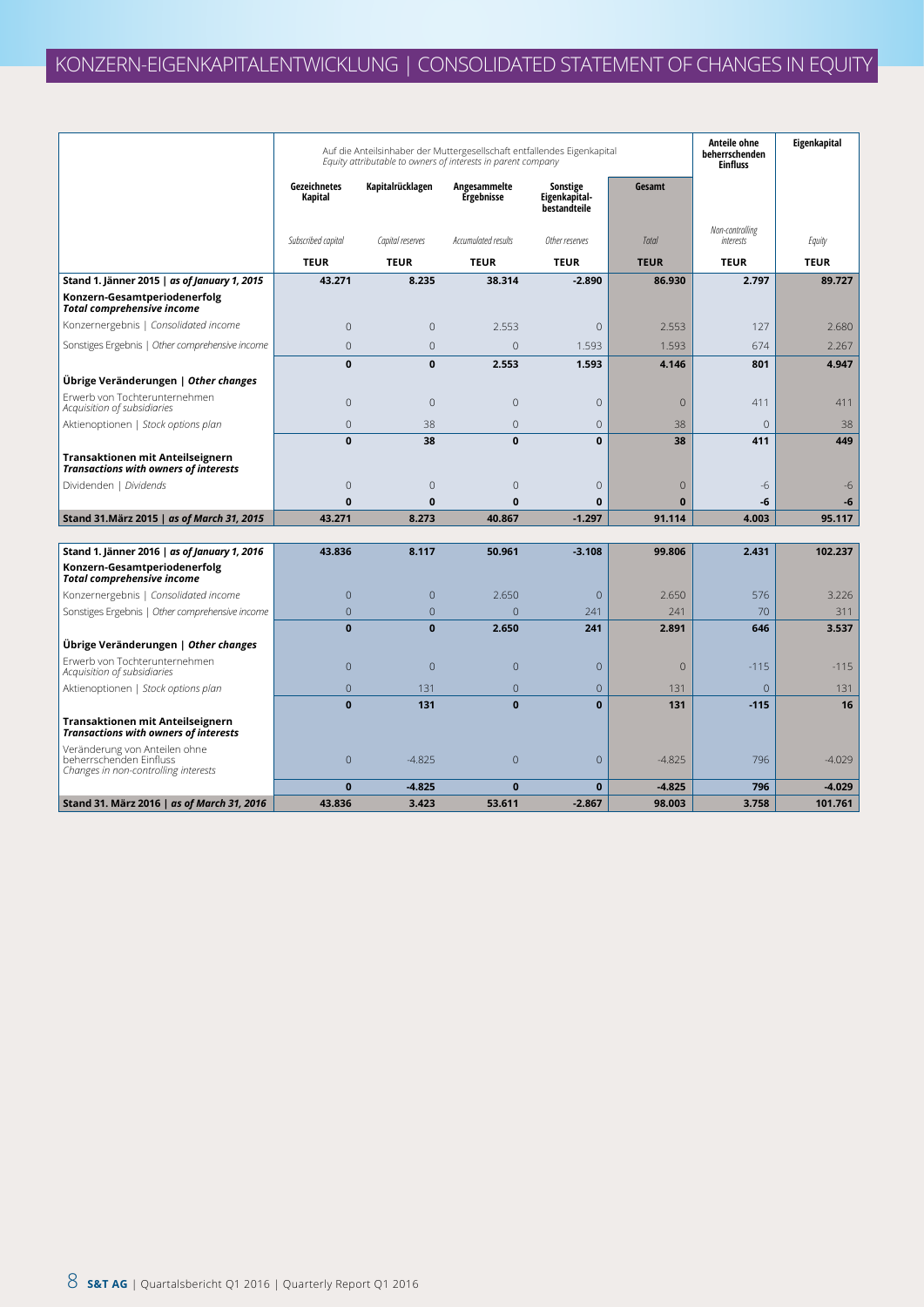#### **Grundsätze der Rechnungslegung**

Der Konzernzwischenabschluss zum 31. März 2016 der S&T AG wurde in Übereinstimmung mit den Rechnungslegungsstandards des International Accounting Standards Board (IASB), den International Financial Reporting Standards (IFRS) sowie den Interpretationen des IFRS Interpretation Committee (IFRS IC), wie sie in der Europäischen Union anzuwenden sind, erstellt. Die Bilanzierungs- und Bewertungsgrundsätze vom Jahresabschluss zum 31. Dezember 2015 wurden unverändert angewandt. Der Konzernzwischenabschluss zum 31. März 2016 wurde weder geprüft noch einer prüferischen Durchsicht unterzogen.

Soweit nicht anders vermerkt, werden alle Beträge in Tausend Euro (TEUR) angegeben.

#### **Konsolidierungskreis**

Der Konzernabschluss umfasst die S&T AG und alle Tochtergesellschaften, an denen die S&T AG unmittelbar oder mittelbar die Kontrolle ausübt. In den ersten drei Monaten des Geschäftsjahres 2016 hat sich die Anzahl der vollkonsolidierten Unternehmen wie folgt entwickelt:

#### **Principles of accounting**

The consolidated financial accounts of S&T AG as of March 31, 2016 have been compiled according to the financial reporting standards of the International Accounting Standards Board (IASB), of the International Financial Reporting Standards (IFRS) and to the interpretations of the IFRS Interpretation Committee (IFRS IC), as they are to be applied in the European Union. The principles of financial reporting and measurement employed in the financial statements for the year ending on December 31, 2015 were applied to the compilation of these accounts, without there having been any changes in such. The consolidated accounts as of March 31, 2016 have been subject to neither an audit nor an auditing.

Unless otherwise noted, all amounts are denominated in thousands of euros (TEUR).

#### **Group of consolidated companies**

Comprised in the consolidated financial statements are S&T AG and all subsidiaries upon which S&T AG directly or indirectly exerts control. The number of companies fully consolidated into the group developed as follows during the first three months of financial year 2016:

| Konzerngesellschaften (Anzahl)   Group companies (number)                                                                    | 2016 |
|------------------------------------------------------------------------------------------------------------------------------|------|
| Anzahl der voll konsolidierten Gesellschaften 1. Jänner   Number of fully-consolidated companies as of January 1st           | 46   |
| Gründungen   Companies founded                                                                                               |      |
| Verschmelzungen von Konzerngesellschaften   Merger of Group companies                                                        |      |
| Unternehmenserwerbe   Companies acquired                                                                                     |      |
| Abgänge   Disposals                                                                                                          |      |
| Anzahl der voll konsolidierten Gesellschaften 31. März   Number of fully-consolidated companies as of March 31 <sup>st</sup> | 46   |

#### Veränderung des Konsolidierungskreises 2016

Im November 2015 hat die S&T AG einen Gesellschaftsvertrag über die Errichtung der NES OE Vertriebs-GmbH Linz, Österreich abgeschlossen. Die Eintragung der Gesellschaft im Firmenbuch erfolgte am 22. Jänner 2016. Die S&T AG hält 51% an der Gesellschaft. Unternehmensgegenstand ist der Vertrieb und die Lieferung von IT- und Smart-Meter Lösungen.

Mit Eintragung der Verschmelzung im Handelsregister vom 24. Februar 2016 wurde die MAXDATA GmbH, Mendig, Deutschland, als übertragende Gesellschaft auf die XTRO IT Solutions GmbH, Ismaning, Deutschland, verschmolzen. Zugleich erfolgten die Verlegung des Geschäftssitzes nach Mendig und die Umfirmierung in S&T Deutschland GmbH.

#### Erwerb von 74,9% der Anteile an der NTSprosigma GmbH, Linz, Österreich

Im November 2015 hat die S&T AG einen Vertrag über den Erwerb von 74,9% der Anteile an der NTSprosigma GmbH, Linz, Österreich, zu einem Kaufpreis von TEUR 67 abgeschlossen. Die Eintragung der gegenständlichen Anteilsübertragung und der Übergang sämtlicher Rechte und Pflichten erfolgten im Jänner 2016. Die NTSprosigma GmbH wird ab dem 1. Jänner 2016 in den Konzernabschluss der S&T AG einbezogen.

Die NTSprosigma GmbH entwickelt und vertreibt im Rahmen ihrer Geschäftstätigkeit Softwareprodukte, insbesondere die Softwarelösungen "profiler" und profilerHT" und bietet dazugehörige Wartungs- und Supportdienstleistungen an.

Die erworbenen Vermögenswerte und Schulden wurden im Rahmen der Erstkonsolidierung im Konzernabschluss mit folgenden vorläufigen beizulegenden Zeitwerten erfasst:

#### Changes in 2016 in companies consolidated into the Group

S&T AG concluded in November 2015 a contract setting up NES OE Vertriebs-GmbH Linz, Austria. The entry of the company into the corporate registry took place on January 22, 2016. S&T AG owns 51% of the company's shares. The new company distributes and delivers IT and smart meter solutions.

Due to the entering on February 24, 2016 of the merger into the corporate registry, MAXDATA GmbH, Mendig, Germany was merged into XTRO IT Solutions GmbH, Ismaning, Germany. The headquarters of the latter was at the same time moved to Mendig. The company was renamed S&T Deutschland GmbH.

#### Acquisition of 74.9% of the shares of NTSprosigma GmbH, Linz, Austria

S&T AG concluded in November 2015 a contract foreseeing the acquisition of 74.9% of the shares of NTSprosigma GmbH, Linz, Austria. The purchase price was TEUR 67. The entry of the above transfer of shares and of all rights and duties associated with it took place in January 2016. NTSprosigma GmbH is consolidated as of January 1, 2016 into the consolidated financial statements of S&T AG.

NTSprosigma GmbH develops and distributes software, with this especially including the "profiler" and "profilerHT" solutions. The company also offers maintenance and support services.

The assets and liabilities acquired were recognized at the following fair values at the company's initial consolidation into the Groups consolidated financial accounts: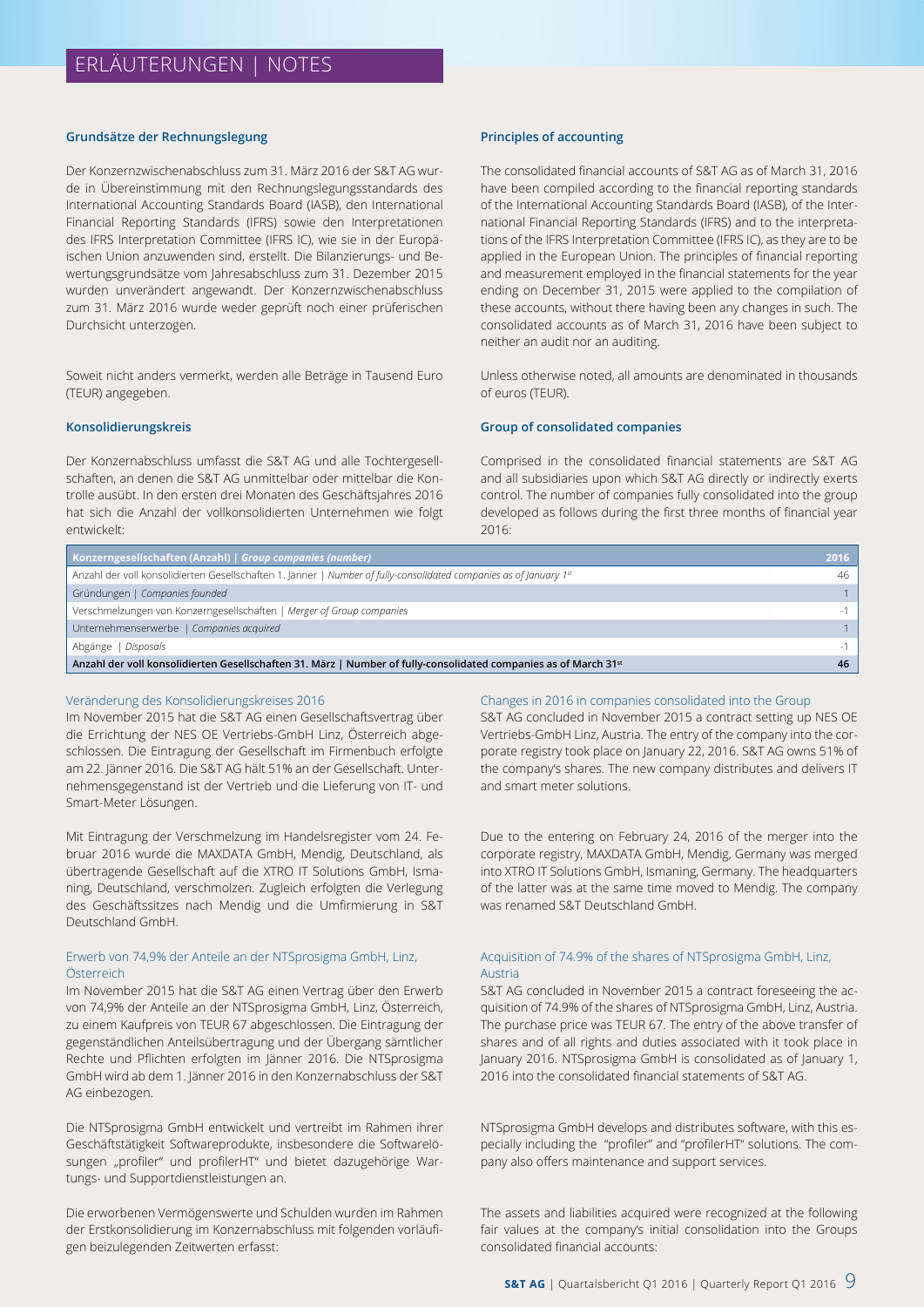| Erworbenes Nettovermögen   Net assets acquired                                                                         | in TEUR |
|------------------------------------------------------------------------------------------------------------------------|---------|
| Liquide Mittel   Cash and cash equivalents                                                                             | 3       |
| Langfristige Vermögenswerte   Non-current assets                                                                       | 756     |
| Vorräte   Inventories                                                                                                  | 38      |
| Forderungen aus Lieferungen und Leistungen (Nominalwert TEUR 123)   Trade accounts receivable (nominal value TEUR 123) | 82      |
| Sonstige Forderungen und Vermögenswerte   Other receivables and assets                                                 | 79      |
| Langfristige Schulden   Non-current liabilities                                                                        | $-612$  |
| Passive latente Steuern   Deferred tax liabilities                                                                     | $-54$   |
| Verbindlichkeiten aus Lieferungen und Leistungen   Trade accounts payable                                              | $-32$   |
| Sonstige kurzfristige Verbindlichkeiten   Other current liabilities                                                    | $-597$  |
| Kurzfristige finanzielle Verbindlichkeiten   Current financial liabilities                                             | $-145$  |
| Nettovermögen zum beizulegenden Zeitwert   Net assets at fair value                                                    | $-482$  |
|                                                                                                                        |         |
| Geschäfts- oder Firmenwert   Goodwill                                                                                  | in TEUR |
| film a secondo de la Caractería de la caractería de la caractería de la caractería de la caractería de la cara         | $\sim$  |

| Geschäfts- oder Firmenwert   Goodwill                                                                                 | 428  |
|-----------------------------------------------------------------------------------------------------------------------|------|
| Nettovermögen zum beizulegenden Zeitwert   Net assets at fair value                                                   | 482. |
| Zum anteiligen Nettovermögen bewertete Anteile ohne beherrschenden Einfluss   Non-controlling interests at fair value |      |
| Ubertragene Gegenleistung   Consideration transferred                                                                 |      |

Der sich aus der vorläufigen Kaufpreisallokation ergebende Geschäfts- oder Firmenwert wurde dem Segment "Appliances Security" zugeordnet.

Die Analyse des Zahlungsmittelflusses aufgrund des Unternehmenserwerbs stellt sich wie folgt dar:

The goodwill arising from the preliminary purchase price allocation was assigned to the Appliances Security segment.

The analysis of the cash flows arising from the acquisition of the company takes the following form:

| Nettozahlungsmittelfluss   Net flow of cash                                                         | in TEUR |
|-----------------------------------------------------------------------------------------------------|---------|
| Kaufpreis in bar beglichen   Purchase price paid in cash                                            |         |
| Mit dem Tochterunternehmen übernommene Zahlungsmittel   Cash assumed through takeover of subsidiary | $-142$  |
| Cashflow aus Investitionstätigkeit $\sqrt{\frac{1}{1}}$ Cash flow from investing activities         | $-142$  |

Die NTSprosgima GmbH hat seit dem Zeitpunkt der Vollkonsolidierung TEUR 204 zum Konzernumsatz und TEUR 10 zum Konzernergebnis beigetragen.

#### Erwerb des Geschäftsbetriebes Druckservice von der Hermann Buchner GmbH & Co KG, Linz, Österreich

Am 21. Dezember 2015 hat die S&T AG mit dem Masseverwalter im Konkursverfahren über das Vermögen der Hermann Buchner GmbH & Co KG, Linz, Österreich, einen Kaufvertrag über den Erwerb des Geschäftsbetriebes Druckservice abgeschlossen. Vertraglich vereinbart wurde der Übergang sämtlicher Rechte und Pflichten aus diesem Vertrag mit 1. Jänner 2016. Der Kaufpreis beträgt TEUR 500.

Die erworbenen Vermögenswerte wurden im Rahmen der Erstkonsolidierung im Konzernabschluss mit folgenden beizulegenden Zeitwerten erfasst:

Since being fully consolidated into the Group, NTSprosgima GmbH has contributed TEUR 204 to the consolidated revenues and TEUR 10 to consolidated income.

#### Acquisition of the printing services business of Hermann Buchner GmbH & Co KG, Linz, Austria

On December 21, 2015, S&T AG concluded a contract with the liquidator handling the insolvency proceedings involving Hermann Buchner GmbH & Co KG, Linz. The contract was for the purchasing of the latter's printing services business. Contractually agreed upon is the the transferring to S&T AG as of January 1, 2016 of all rights and duties from this contract. The purchase price was TEUR 500.

The assets and liabilities acquired were recognized at the following fair values during the company's initial consolidation into the Group consolidated financial accounts:

| Erworbenes Nettovermögen   Net assets acquired                      | in TEUR |
|---------------------------------------------------------------------|---------|
| Langfristige Vermögenswerte   Non-current assets                    | 236     |
| Vorräte   Inventories                                               | 83      |
| Nettovermögen zum beizulegenden Zeitwert   Net assets at fair value | 319     |
|                                                                     |         |
| Geschäfts- oder Firmenwert   Goodwill                               | in TEUR |
| Übertragene Gegenleistung   Consideration transferred               | 500     |
| Nettovermögen zum beizulegenden Zeitwert   Net assets at fair value | $-319$  |

Der sich aus der Kaufpreisallokation ergebende Geschäfts- oder Firmenwert wurde dem Segment "Services DACH" zugeordnet.

Die Analyse des Zahlungsmittelflusses aufgrund des Unternehmenserwerbs stellt sich wie folgt dar:

The goodwill arising from the preliminary purchase price allocation was assigned to the segment "Services DACH".

The analysis of the cash flows arising from the acquisition of the company takes the following form: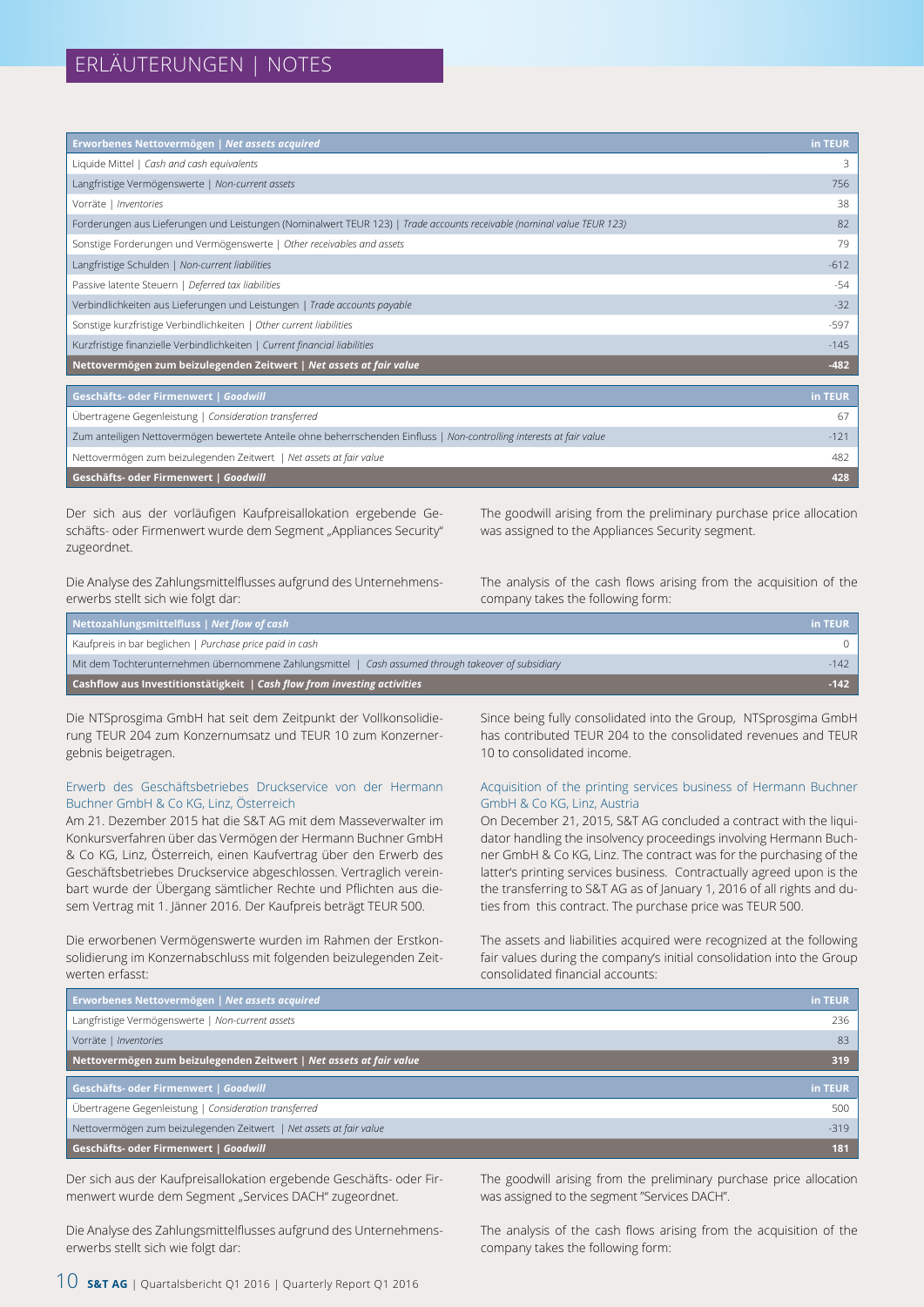| Nettozalungsmittelfluss   Net flow of cash                                                   | in TEUR |
|----------------------------------------------------------------------------------------------|---------|
| Kaufpreis in bar beglichen   Purchase price paid in cash                                     | -500    |
| <b>Cashflow aus Investitionstätigkeit</b> $\overline{C}$ Cash flow from investing activities | -500    |

#### Erwerb der Anteile ohne Beherrschung an der Networked Energy Services GmbH, Linz, Österreich

Im Dezember 2015 hat die S&T AG einen Kaufvertrag über den Erwerb des ausstehenden 49%-Anteils an der Networked Energy Services GmbH geschlossen. Das Closing betreffend des Anteilskaufs erfolgte am 1. Februar 2016. Der Kaufpreis für den Erwerb der Anteile setzt sich aus einer fixen Kaufpreiskomponente in Höhe von TEUR 1.249 sowie einer variablen Kaufpreiskomponente zusammen. Die variable Komponente errechnet sich aus den in den Geschäftsjahren 2016 bis 2022 erzielten Ergebnissen vor Ertragsteuern der Networked Energy Services GmbH sowie weiterer S&T Konzerngesellschaften im Smart Energy Bereich.

#### Acquisition of the non-controlling interests in Networked Energy Services GmbH, Linz, Austria

In December 2015, S&T AG concluded a contract to purchase the outstanding 49% stake in Networked Energy Services GmbH. The closing took place as of February 1, 2016. This price is comprised of a fixed component amounting to TEUR 1,249, as well as of a variabel component. This is to be calculated using the pre-tax results achieved in 2016-2022 by Networked Energy Services GmbH and by other S&T Group companies in the smart energy sector.

|                                                                            | in TEUR l |
|----------------------------------------------------------------------------|-----------|
| Übertragene Gegenleistung   Consideration transferred                      | 4.848     |
| Übernommene Anteile ohne Beherrschung   Acquired non-controlling interests |           |
| Verrechnung mit Kapitalrücklage   Offset in capital reserves               | 4.825     |
|                                                                            |           |

#### Endkonsolidierung der Networked Energy Services Corporation, Fargo, USA

Im Dezember 2015 hat die S&T AG einen Vertrag über den Verkauf der 55,87%-Beteiligung an der Networked Energy Services Corporation abgeschlossen. Das Closing betreffend des Anteilsverkaufs erfolgte am 1. Februar 2016. Im Jahresabschluss zum 31. Dezember 2015 wurden die mit dem Verkauf verbundenen Vermögenswerte und Schulden als "Zur Veräußerung gehalten" ausgewiesen und entsprechend bewertet.

Die Endkonsolidierung der Networked Energy Services Corporation erfolgte zum 1. Februar 2016, das Endkonsolidierungsergebnis ist in den übrigen Erträgen ausgewiesen.

Die abgegangenen Vermögenswerte und Schulden sowie das Endkonsolidierungsergebnis stellen sich wie folgt dar:

#### Deconsolidation of Networked Energy Services Corporation, Fargo, USA

In December 2015, S&T AG concluded a contract for the sale of its 55.87% stake in Networked Energy Services Corporation. The closing took place on February 1, 2016. This caused the assets and liabilities associated with the sale to be classified as "held for sale" in the consolidated financial statements made on December 31, 2015.

The deconsolidation of Networked Energy Services Corporation took place as of February 1, 2016. The results of the deconsolidation are contained in the other income item.

The assets and liabilities disposed of through the deconsolidation had the following amounts. Also listed is the result of the deconsolidation:

| Abgegangenes Nettovermögen   Disposed net assets                                                                           | in TEUR  |
|----------------------------------------------------------------------------------------------------------------------------|----------|
| Liquide Mittel   Cash and cash equivalents                                                                                 | $-4.421$ |
| Langfristige Vermögenswerte   Non-current assets                                                                           | $-2.675$ |
| Vorräte   Inventories                                                                                                      | $-1.615$ |
| Forderungen aus Lieferungen und Leistungen (Nominalwert TEUR 9.431)   Trade accounts receivable (nominal value TEUR 9.431) | $-9.355$ |
| Sonstige Forderungen und Vermögenswerte   Other receivables and assets                                                     | $-2.046$ |
| Langfristige Schulden   Non-current liabilities                                                                            | 4.029    |
| Passive latente Steuern   Deferred tax liabilities                                                                         | 323      |
| Verbindlichkeiten aus Lieferungen und Leistungen   Trade accounts payable                                                  | 14.263   |
| Sonstige kurzfristige Verbindlichkeiten   Other current liabilities                                                        | 1.789    |
| Abgegangenes Nettovermögen   Disposed net assets                                                                           | 292      |
| Zum anteiligen Nettovermögen bewertete Anteile ohne beherrschenden Einfluss   Non-controlling interests at fair value      | $-819$   |
| Rückstellung Gewährleistungsansprüche   Provision for warranty claims                                                      | $-698$   |
| Verkaufserlös   Consideration received                                                                                     | 2.288    |
| Endkonsolidierungsergebnis   Result from deconsolidation                                                                   | 1.063    |
|                                                                                                                            |          |
|                                                                                                                            | in TEUR  |
| Verkaufserlös   Proceeds from sale of subsidiaries                                                                         | 2.288    |
| Abgang liquide Mittel   Disposal of cash and cash equivalents                                                              | $-4.421$ |
| Cash flow aus Investitionstätigkeit   Cash flow from investing activities                                                  | $-2.133$ |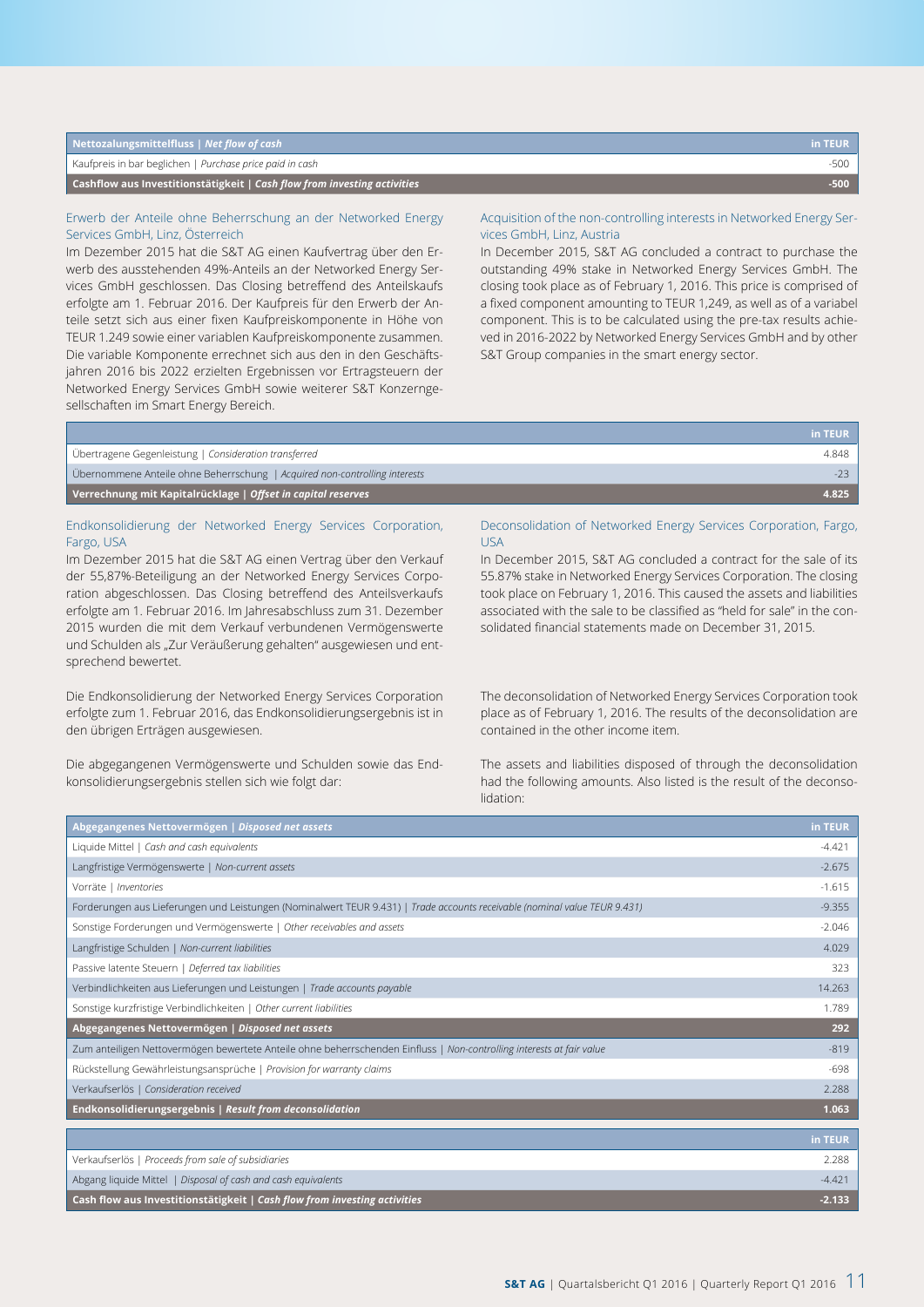#### **Eigenkapital**

Zum 31. März 2016 betrug das Grundkapital der S&T AG unverändert TEUR 43.826 (31. Dezember 2015: TEUR 43.826) und ist in 43.826.204 (31. Dezember 2015: 43.826.204) auf Inhaber lautenden Stückaktien ohne Nennbetrag zerlegt.

#### **Aktienoptionen**

Die Gesellschaft hat drei Aktienoptionsprogramme für Mitglieder des Vorstands der S&T AG sowie Mitarbeiter der S&T AG und ihrer Konzerngesellschaften beschlossen.

Eine detaillierte Beschreibung des Aktienoptionsprogramms 2014 und des Aktienoptionsprogramms 2015 ist dem Geschäftsbericht 2015 zu entnehmen.

Im März 2016 wurden den Vorstandsmitgliedern der S&T AG und leitenden Mitarbeitern der S&T AG sowie den Führungskräften von ausgewählten Konzerngesellschaften auf Grundlage des Aktienoptionsprogramms 2015 – Tranche 2016 insgesamt 478.000 Aktienoptionen gewährt.

Die Laufzeit des Aktienoptionsprogramms 2015 – Tranche 2016 begann mit dem Ausgabetag und endet nach Ablauf von 45 Monaten. Die Aktienoptionen können nach Ablauf einer Wartezeit ausgeübt werden. Die Wartezeit beginnt mit dem Ausgabetag und endet nach Ablauf von zwölf Monaten. Die im Aktienoptionsprogramm 2015 – Tranche 2016 definierten Ausübungszeiträume betragen jeweils 20 Börsenhandelstage, jeweils beginnend am zweiten Börsenhandelstag nach Veröffentlichung der Quartals-, Halbjahres- oder Jahresberichte sowie nach dem Tag der Jahresbilanzpressekonferenz. Nicht ausgeübte Aktienoptionen verfallen am Ende der Laufzeit. Die Aktienoptionen sind nur zwischen Optionsberechtigten, jedoch nicht an Dritte, übertragbar. Das Aktienoptionsprogramm 2015 – Tranche 2016 sieht das alleinige Recht der Gesellschaft vor, den Bezugsberechtigten Aktien gegen Zahlung des Ausübungspreises zu liefern oder ihren Anspruch bar auszubezahlen.

Der beizulegende Zeitwert der gewährten Aktienoptionen wurde zum Zeitpunkt der Gewährung unter Anwendung des Optionspreismodells nach Black/Scholes ermittelt.

Nachfolgende Tabelle zeigt die wesentlichen Parameter des Aktienoptionsprogramms 2015 – Tranche 2016:

#### **Equity**

As of March 31, 2016, the share capital of S&T AG amounted to TEUR 43,836 (December 31, 2015: TEUR 43,836) and is divided into 43,836,204 (December 31, 2015: 43,836,204) non-par value bearer shares.

#### **Stock options**

The Company has resolved the setting up of three stock option programs for members of the executive boards and employees of S&T AG and of its Group companies.

A detailed description of the Stock Options Programs 2014 and 2015 is found in the annual report for the 2015 financial year.

In March, 2016, the members of the executive board and senior managers of S&T AG and of selected Group companies were granted 478,000 stock options on the basis of the Stock Options Program 2015 – Tranche 2016.

The term of the Stock Options Program 2015 – Tranche 2016 began upon the day of issuance and ends upon the expiry of 45 months. The stock options can be exercised upon the expiry of a lock up period. It begins upon the day of issuance and ends upon the expiry of twelve months. Each of the terms of exercising set in the Stock Options Program 2015 – Tranche 2016 amounts to 20 days. The term commences upon the second exchange trading day subsequent to the publication of the report for the quarter, six months or year. Non-exercised stock options lapse at the end of the term. Stock options are entitled to be transferred solely between those eligible to acquire them. This excludes third parties. The Stock Options Program 2015 – Tranche 2016 provides the company with the sole right of determination of whether the parties entitled to subscribe receive shares in exchange for the payment of the price of exercising, or are offered cash compensation.

The fair value of the stock options granted was determined as of the time of granting using the option price model according to Black/ Scholes.

The following chart shows the essential parameters of the Stock Options Program 2015 – Tranche 2016:

| Anzahl der Aktienoptionen   Number of stock options               | 478.000                                                               |
|-------------------------------------------------------------------|-----------------------------------------------------------------------|
| Ausgabetag   Day of issuance                                      | 7. März 2016   March 7, 2016                                          |
| Laufzeit   Term                                                   | 3,75 Jahre   3,75 years                                               |
| Ausübungspreis je Aktienoption   Strike price per stock           | Börsenschlusskurs am Ausgabetag   Closing rate on the day of issuance |
| Aktienkurs am Ausgabetag   Stock quotation on the day of issuance | <b>EUR 5,74</b>                                                       |
| Dividendenrendite   Dividend yield                                | 1.49%                                                                 |
| Erwartete Volatilität   Expected volatility                       | 29,13%                                                                |
| Zinssatz   Interest rate                                          | 0.30%                                                                 |
| Erwartete Laufzeit der Optionen   Expected term of the options    | 3,20 Jahre   3,20 years                                               |
| Optionswert   Option 's value                                     | 89,22 cent                                                            |

In den ersten drei Monaten des Geschäftsjahres 2016 wurden keine Aktienoptionen ausgeübt, der in den Personalkosten erfasste Aufwand für Aktienoptionen beträgt TEUR 131 (Vj.: TEUR 38).

No stock options were exercised during the first three months of the 2016 financial year. The expenditures for the stock options are reported in personnel costs, and amounted to TEUR 131 (PY: TEUR 38).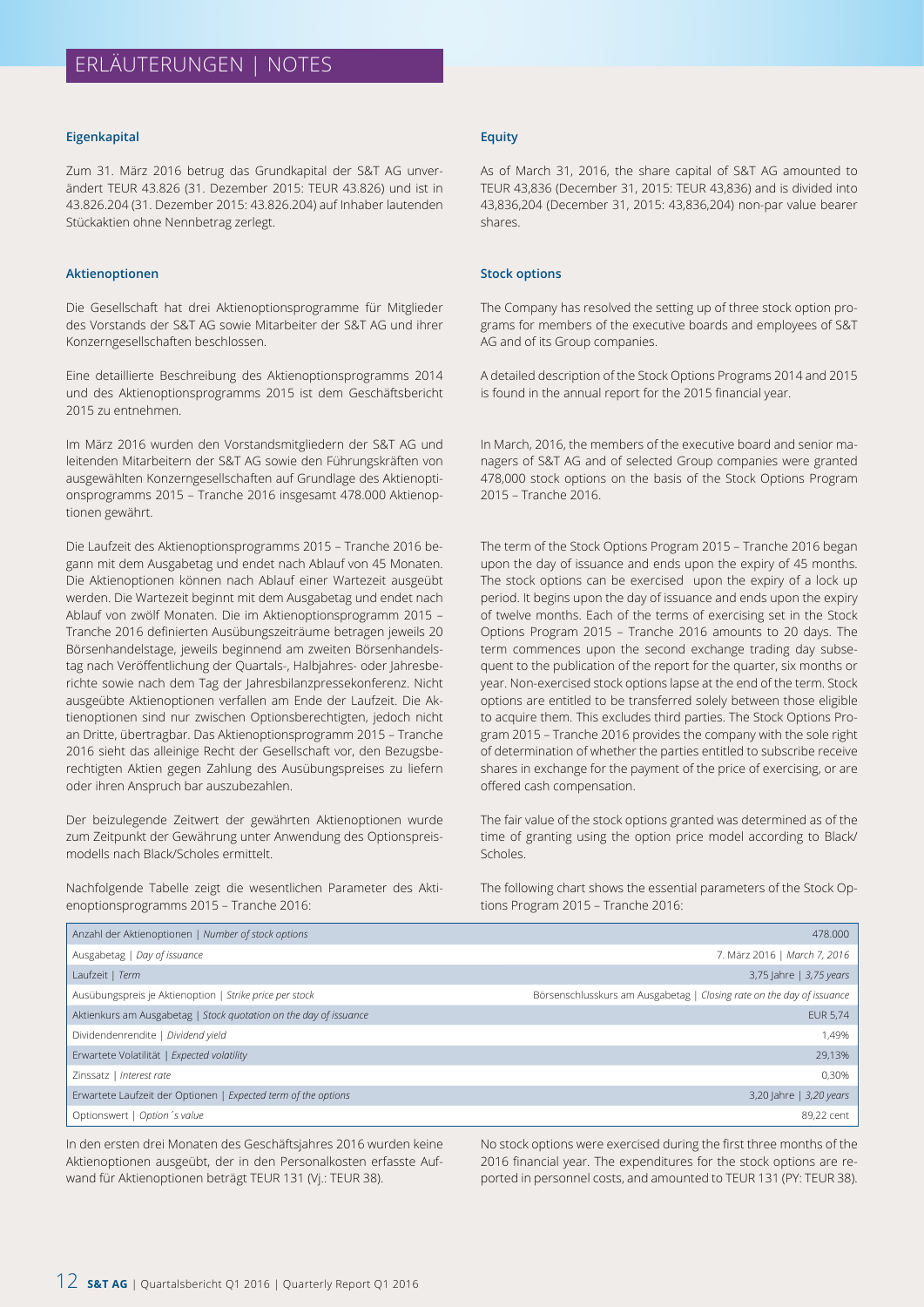| Segmentberichterstattung<br><b>Report on segments</b>                          |                                |                        |                                      |                                          |                        |
|--------------------------------------------------------------------------------|--------------------------------|------------------------|--------------------------------------|------------------------------------------|------------------------|
| $\boxed{01-03/2016}$                                                           | <b>Services</b><br><b>DACH</b> | <b>Services</b><br>EE. | <b>Appliances</b><br><b>Security</b> | <b>Appliances</b><br><b>Smart Energy</b> | Gesamt<br><b>Total</b> |
| Umsatzerlöse   Revenues                                                        | 19.090                         | 50.943                 | 16.320                               | 10.022                                   | 96.374                 |
| Bruttoergebnis   Gross profit                                                  | 4.590                          | 15.651                 | 9.478                                | 3.103                                    | 32.822                 |
| <b>EBITDA</b>                                                                  | 1.145                          | .441                   | 2.357                                | 1.338                                    | 6.281                  |
| Periodenergebnis   Result for the period                                       | 146                            | 581                    | 1.613                                | 886                                      | 3.226                  |
|                                                                                |                                |                        |                                      |                                          |                        |
| $01-03/2015$                                                                   | <b>Services</b><br><b>DACH</b> | <b>Services</b><br>EE. | <b>Appliances</b><br><b>Security</b> | <b>Appliances</b><br><b>Smart Energy</b> | Gesamt<br><b>Total</b> |
| Umsatzerlöse   Revenues                                                        | 19.774                         | 45.504                 | 17.562                               | 9.996                                    | 92.836                 |
| Bruttoergebnis   Gross profit                                                  | 4.615                          | 15.530                 | 9.957                                | 3.427                                    | 33.528                 |
| <b>EBITDA</b>                                                                  | 1.096                          | 1.256                  | 3.631                                | $-171$                                   | 5.813                  |
| Anteil am Ergebnis assoziierter Unternehmen   Result from associated companies | $\Omega$                       | $\Omega$               |                                      | $-489$                                   | $-489$                 |

Im Segment "Services DACH" werden alle Kosten für die S&T AG (Headquarterkosten) erfasst, die sich nicht funktional auf die übrigen Segmente verteilen lassen. Des Weiteren werden Auswirkungen auf das Konzernergebnis, welche nicht mit der operativen Geschäftstätigkeit der Segmente in unmittelbarem Zusammenhang stehen, im Segment "Services DACH" ausgewiesen.

Der Vorstand hat im ersten Quartal 2016 beschlossen, die Abteilung Softwareentwicklung der RTSoft auf Embedded Software zu fokussieren und organisatorisch dem Segment "Appliances Security" zuzuordnen. Die Vorjahreswerte wurden entsprechend angepasst.

The segment "Services DACH" comprises all costs incurred by S&T AG (headquarter costs) that are not to be functionally apportioned to other segments. This segment also is the place of reporting of ramifications upon consolidated income that are not directly related to the operative businesses of the segments.

The Executive Board passed in the first quarter the resolution stipulating that the software department maintained by RTSoft is to focus its activities on embedded software, and that this department is to be assigned to the Appliances Security segment. The previous year's values were correspondingly adjusted.

#### **Ereignisse nach dem Abschlussstichtag**

Am 2. März 2016 hat die S&T AG einen Kaufvertrag über den Erwerb von 51,2% der Anteile an der Amanox Solutions AG, Bern, Schweiz, unterzeichnet. Das Closing des Anteilserwerbs erfolgte am 13. April 2016. Somit wird die Amanox Solutions AG ab dem 2. Quartal 2016 in den Konzernabschluss der S&T AG einbezogen werden.

#### **Aktienbestand von Organen zum 31. März 2016**

#### **Events after the balance sheet reporting date**

On March 2, 2016, S&T AG signed a contract to purchase 51.2% of the shares of Amanox Solutions AG, Bern, Switzerland. The closing took place on April 13, 2016. This will cause Amanox Solutions AG to consolidated into the consolidated financial statements of S&T AG as of the second quarter of 2016.

#### **Shares held by members of the executive and supervisory boards as of March 31, 2016**

| Organ   Board member                                           | <b>Funktion   Function</b>       | <b>Anzahl Aktien   Number of shares</b> |
|----------------------------------------------------------------|----------------------------------|-----------------------------------------|
| Dr. Erhard F. Grossnigg (via: grosso holding GmbH und related) | Aufsichtsrat   Supervisory Board | 6.160.801                               |
| Bernhard Chwatal                                               | Aufsichtsrat   Supervisory Board | $\Omega$                                |
| Matthias Ehrlich                                               | Aufsichtsrat   Supervisory Board | 16.850                                  |
| Hannes Niederhauser                                            | CEO                              | 2.178.465                               |
| Michael Jeske                                                  | CO <sub>O</sub>                  | $\Omega$                                |
| Dr. Peter Sturz                                                | CO <sub>O</sub>                  | 30,000                                  |
| Richard Neuwirth                                               | <b>CFO</b>                       | 5.935                                   |

Linz, am 4. Mai 2016

Dipl. Ing. Hannes Niederhauser MMag. Richard Neuwirth Michael Jeske Dr. Peter Sturz

Linz, May 4, 2016

Dipl. Ing. Hannes Niederhauser MMag. Richard Neuwirth Michael Jeske Dr. Peter Sturz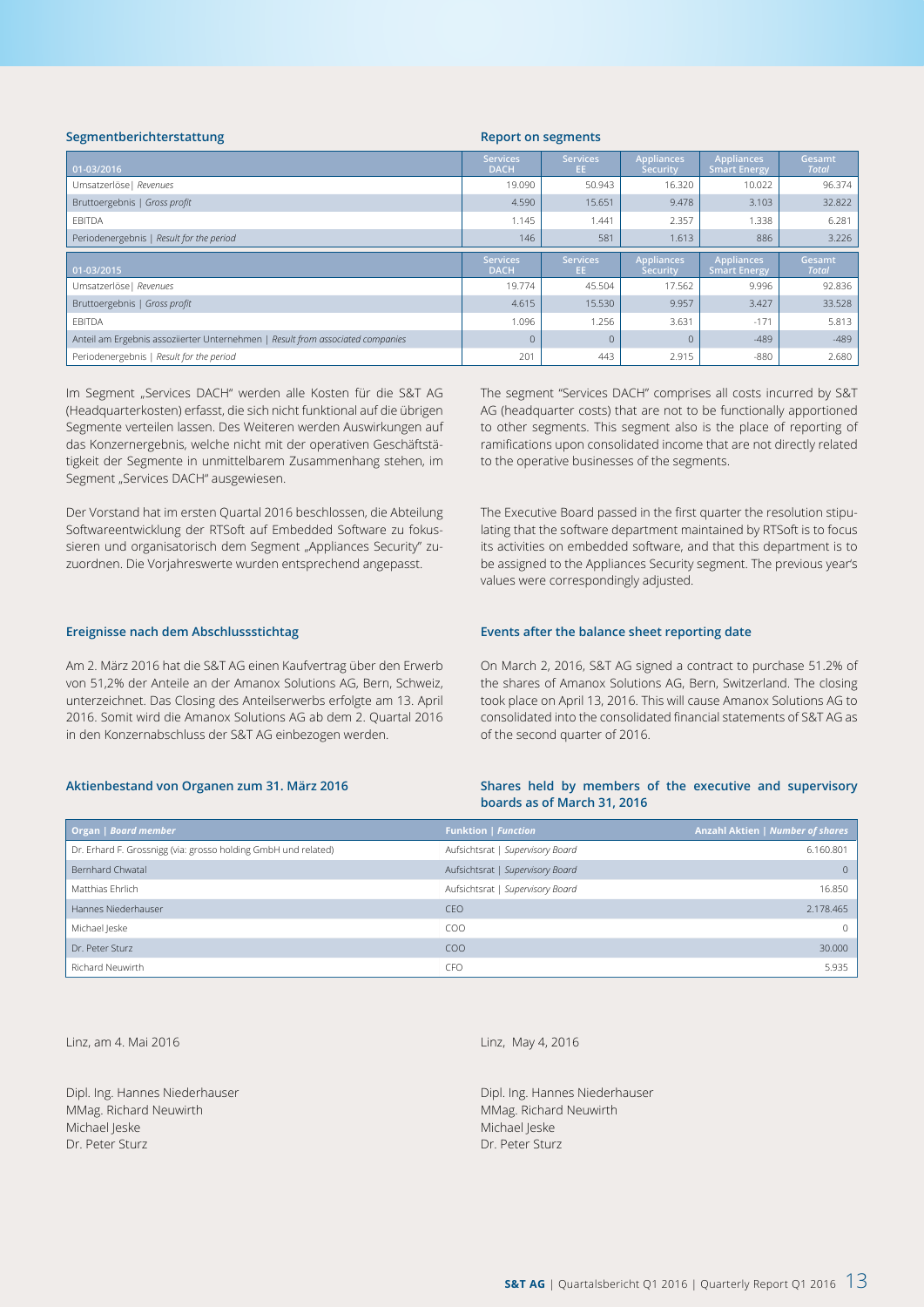Mit Beginn des Jahres 2016 mussten die Börsen weltweit zunächst deutliche Rückschläge gegenüber der positiven Entwicklung in 2015 hinnehmen und einen Großteil der erzielten Gewinne einbüßen. Insbesondere die ersten Wochen des laufenden Jahres waren durch deutliche Rückschläge mit hohen Volatilitäten gekennzeichnet. Unsicherheiten hinsichtlich der wirtschaftlichen Entwicklung Chinas, niedrige Ölpreise und deren negativen Auswirkungen auf die weltweiten Volkswirtschaften sowie politische Krisenherde schlugen sich unmittelbar auf die Kursentwicklungen nieder. Erst gegen Mitte des ersten Quartals waren mit wiedereinkehrender Beruhigung auf den Aktienmärkten zunehmend Kurssteigerungen zu beobachten. Trotzdem verzeichnete der TecDax gegenüber dem Jahresende 2015 noch deutliche Verluste, während die Aktie der S&T AG ihre deutlich positive Entwicklung in den ersten drei Monaten fortsetzen konnte.

In contrast to 2015, a year in which the world's stock exchanges developed positively, the beginning of 2016 brought drops. These erased the preponderance of the gains achieved. These falls were especially pronounced during the first weeks of 2016, which were also marked by a great volatility. Fueling this has been uncertainties as to the performance of China's economy, low oil prices and their negative effects on the world economy, and political crises. These directly impacted upon stock quotes. A countervailing trend manifested itself as late as the mid-point in the first quarter. This was caused by a regaining of calm and by the accompanying and accelerating rises in stock quotes. These increases did not suffice, however, to push the TecDax index of high-techs anywhere near the level prevailing as of the end of 2015. By way of contrast, S&T AG's stock was able to set forth its strongly positive development during the first three months of 2016.

|        | 30.12.2015 | 31.03.2016 | Veränderung in %   change in % |
|--------|------------|------------|--------------------------------|
| TecDAX | 1.831      | 1.626      | $06 -$                         |
| S&T AG | 5,95       | 6,51       | $+9,4%$                        |

Seit Aufnahme der S&T-Aktie in das Börsensegment "Prime Standard" der Frankfurter Börse im Juni 2010 konnte das Papier aufgrund der kontinuierlich positiven Entwicklung der Gesellschaft mehr und mehr in den Fokus internationaler institutioneller Anleger gerückt werden. Neben Investoren aus der DACH-Region sind inzwischen mehrere Investoren aus Frankreich und England, aber auch aus den USA auf die Aktie aufmerksam geworden und halten diese in ihrem Portfolio. Die S&T AG ist mittlerweile eine feste Größe unter den Top 35 der Technologieunternehmen und liegt im Ranking der zur Aufnahme in den TecDAX in Frage kommenden Unternehmen bereits nahe an den gelisteten Top-30-Unternehmen.

Im laufenden Geschäftsjahr sind, zur weiteren Erhöhung der Bekanntheit der S&T AG, nach den bereits erfolgten Roadshows in Frankfurt, Wien, Paris, Luxemburg und London erneut die Teilnahme am Eigenkapitalforum in Frankfurt sowie die Teilnahme an der Beerenberg Konferenz in Cascais und die Durchführung weiterer Roadshows geplant. Die Aufnahme in den TecDAX der Frankfurter Börse bleibt festes Ziel – bereits für 2016.

Aufgrund der wirtschaftlichen Verhältnisse und des Geschäftsganges wird für 2015 und 2016 weiteres Kurswachstum erwartet.

Die Analysten gehen dabei von folgenden Kurszielen aus:

Ever since S&T stock's incorporation in June 2010 into the Prime Standard segment of the Frankfurt Stock Exchange, it has drawn an increasing amount of attention from international institutional investors. This has been caused by the sustained development of S&T's business. Traditionally based in Germany, Austria and Switzerland, these investors have been joined by those from France, the UK and the USA. S&T stock has thus become a staple of many of their portfolios. S&T AG has by now firmly established itself in the ranking of the top 35 high-techs. In the listing of the companies eligible for inclusion in the Tech Dax, S&T is rapidly approaching the listing of the top 30 companies.

The objective is to increase the recognition accorded to S&T AG. Planned for the current financial year to achieve such are the taking part once more in the Equity Capital Forum in Frankfurt and in the Berenberg Conference in Cascais, and the staging of further road shows. These will complement those already held in Frankfurt, Vienna, Paris, Luxembourg and London. S&T is vigorously pursuing its goal of being incorporated into the Frankfurt Stock Exchange's Tec-DAX. This is to occur during financial year 2016.

Business conditions and performance are giving rise to the expectation that S&T's stock will stage a further rise in 2016.

Analysts are forecasting the following quotes for 2016:

| Hauck Aufhäuser  | <b>EUR 8,50</b> |
|------------------|-----------------|
| Kepler Chevreux  | EUR 8,40        |
| Warburg Research | <b>EUR 7,40</b> |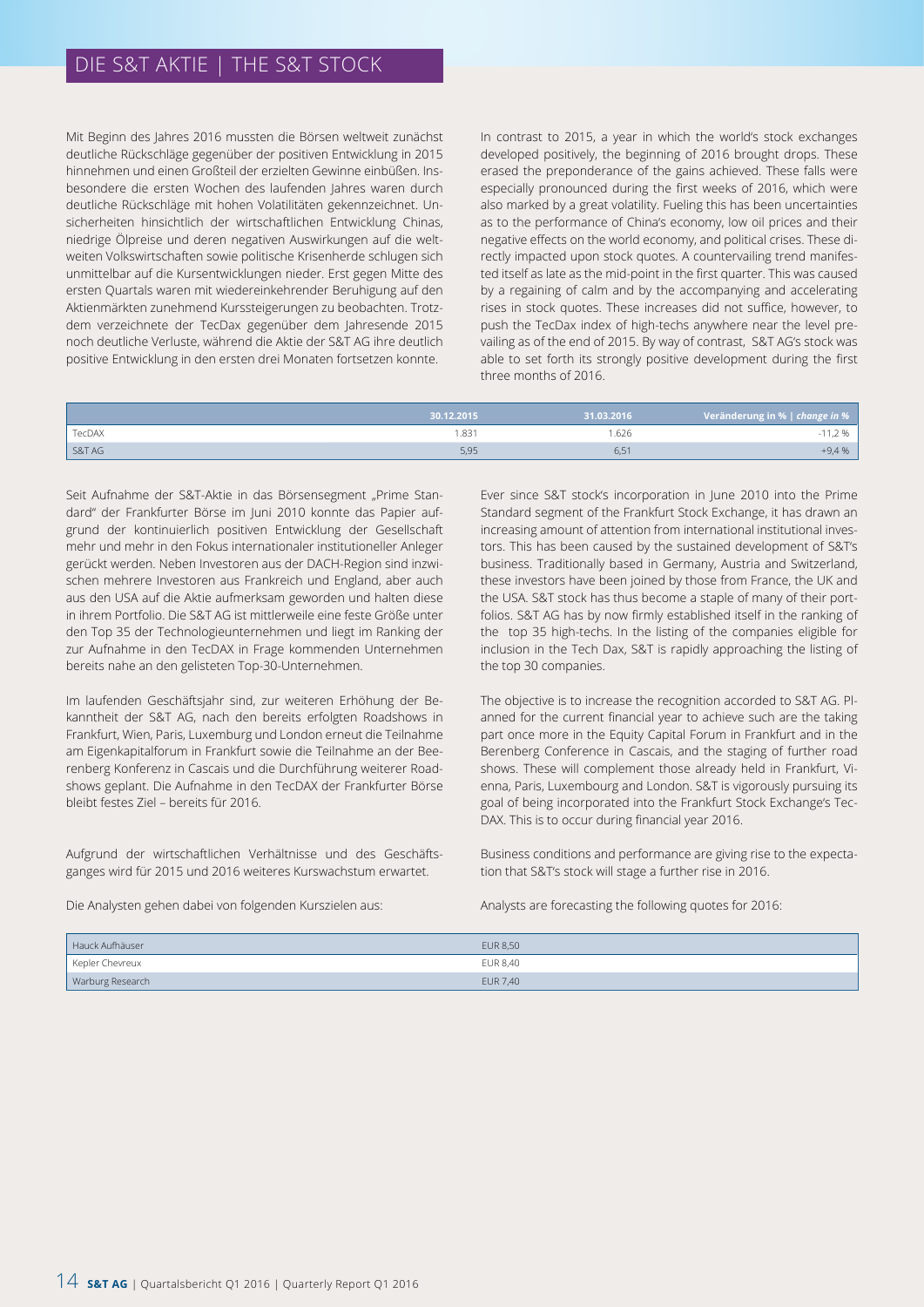Die wesentlichen Eckdaten zur Aktie stellten sich für das erste Quartal 2016 wie folgt dar:

The key figures on S&T's stock in the first quarter of 2016 were as follows:

| Börse   Exchange                                                                         | Frankfurter Börse   Frankfurt Stock Exchange                                                                                   |
|------------------------------------------------------------------------------------------|--------------------------------------------------------------------------------------------------------------------------------|
| Börsensegment   Exchange segment                                                         | Prime Standard   Prime Standard                                                                                                |
| Wertpapierkennnummer   Securities ID number                                              | A0X9EI                                                                                                                         |
| Börsenkürzel   Exchange abbreviation                                                     | SANT                                                                                                                           |
| ISIN   ISIN                                                                              | AT000A0E9W5                                                                                                                    |
| Aktienanzahl 31.03.2016   Number of shares 31.03.2016                                    | 43.826.204                                                                                                                     |
| Kursspanne 01.01.-31.03.2016   Stock quote: range 01.01.-31.03.2016                      | EUR 4,84 - 6,54                                                                                                                |
| Schlusskurs 31.03.2016   Closing quote 31.03.2016                                        | EUR 6,51                                                                                                                       |
| durchschnittliches Handelsvolumen pro Tag   Average daily trading volume                 | 88.625 Aktien   88,625 shares                                                                                                  |
| Marktkapitalisierung 31.03.2016   Market capitalization 31.03.2016                       | EUR 285 Millionen   EUR 285 million                                                                                            |
| Marktkapitalisierung Free Float 31.03.2016   Market capitalization Free Float 31.03.2016 | EUR 243 Millionen   EUR 243 million                                                                                            |
| Streubesitz   Free float                                                                 | 85,96 %                                                                                                                        |
| Designated Sponsor   Designated Sponsor                                                  | Kepler Cheuvreux<br>Oddo Seydler Bank AG                                                                                       |
| Coverage                                                                                 | Hauck & Aufhäuser - Tim Wunderlich<br>Kepler Cheuvreux - Baptiste de Leudeville/Bernd Laux<br>Warburg Research - Felix Ellmann |